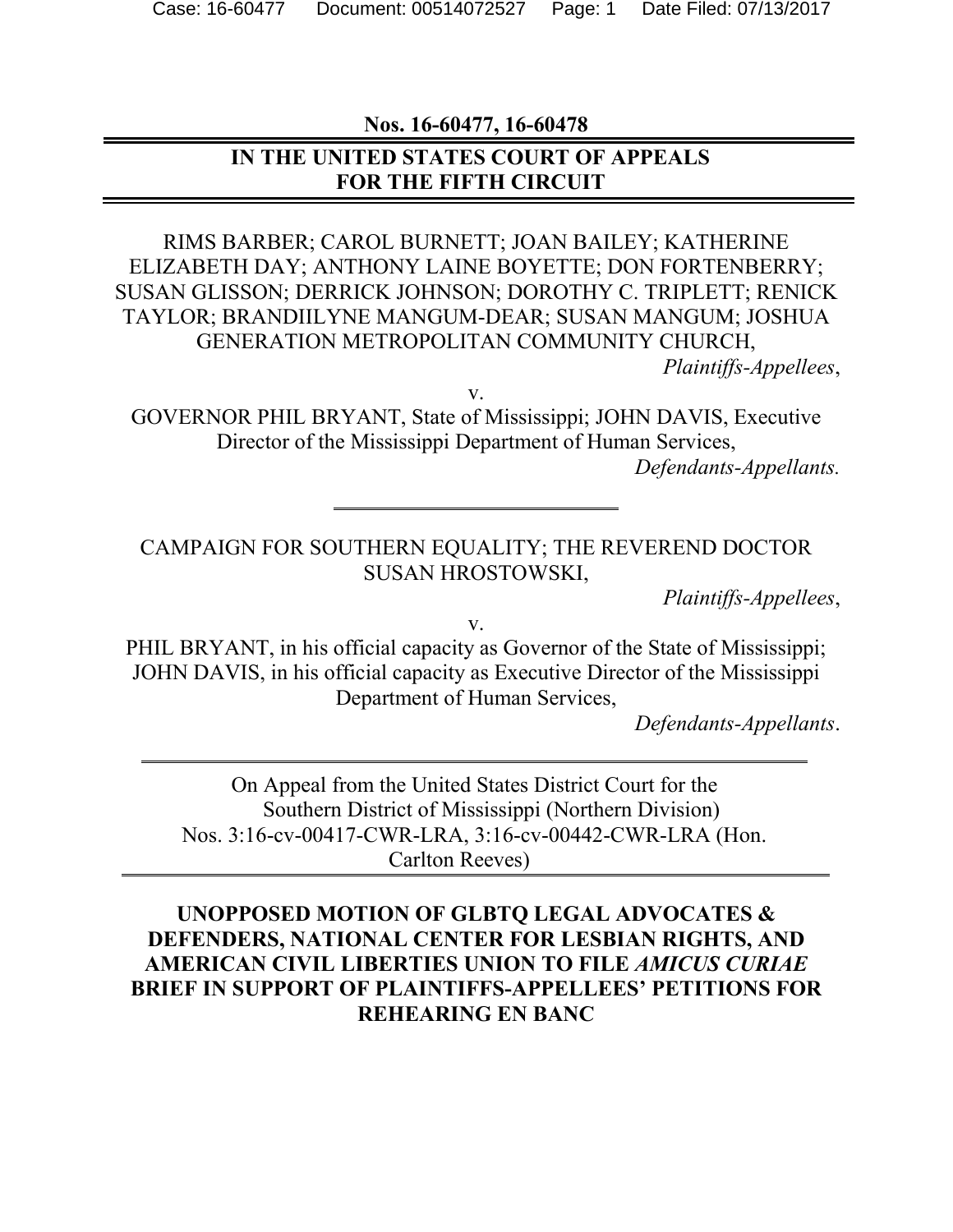KIM B. NEMIROW ROPES & GRAY LLP 191 NORTH WACKER DRIVE, 32ND FLOOR CHICAGO, IL 60606

ANDREW J. O'CONNOR ROPES & GRAY LLP 800 Boylston Street Boston, MA 02199 (617) 951-7000

*Counsel for Amici Curiae GLAD, NCLR, & ACLU*

MARY L. BONAUTO\* GLBTQ LEGAL ADVOCATES & **DEFENDERS** 30 Winter Street, Suite 800 Boston, MA 02108 (617) 426-1350

*Counsel for Amicus Curiae GLBTQ Legal Advocates & Defenders*

*\*Admission Pending*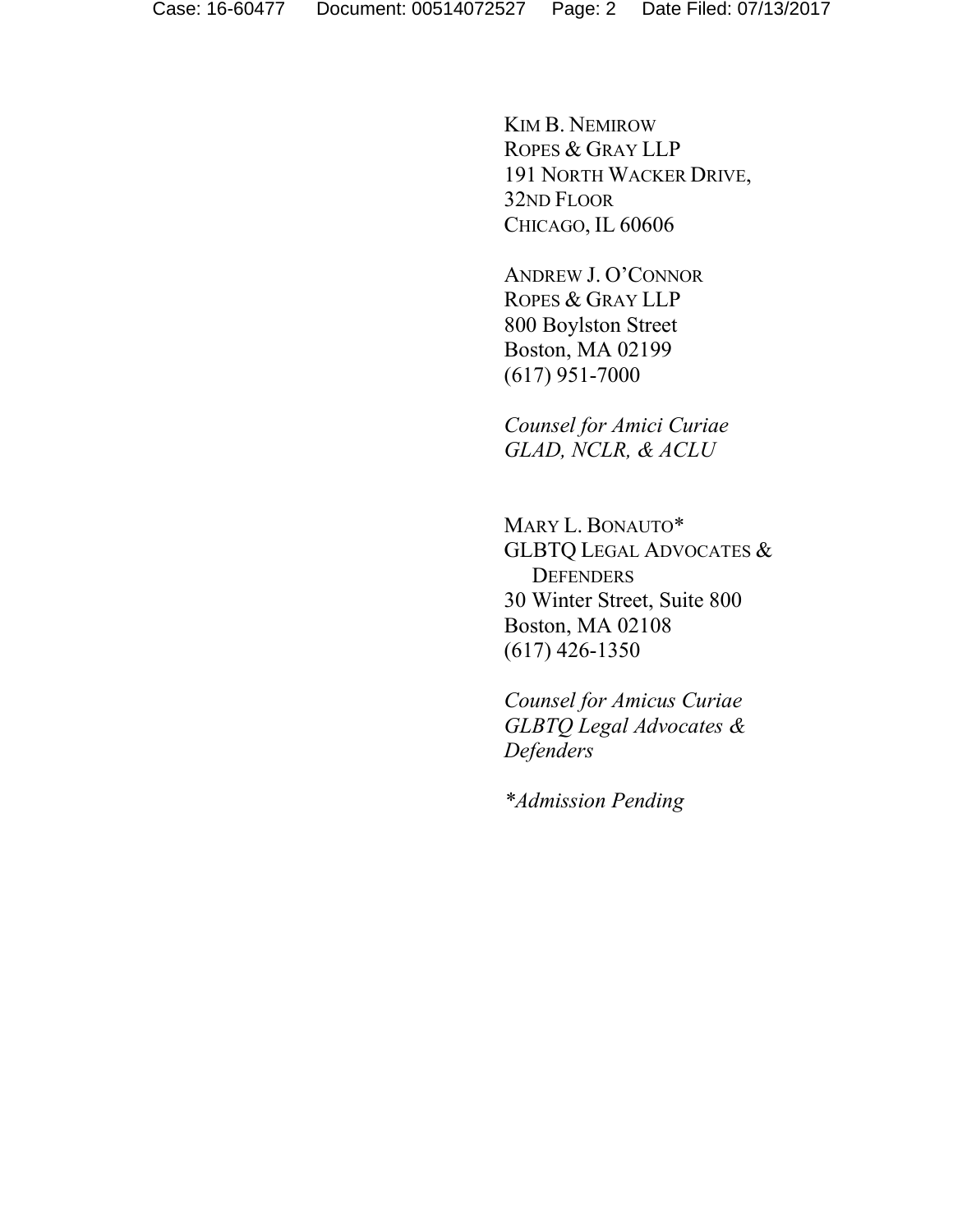#### **CERTIFICATE OF INTERESTED PERSONS**

Pursuant to Fifth Circuit Rules 26.1, 28.2.1, and 29.2, the undersigned counsel of record for *amici curiae* GLBTQ Legal Advocates & Defenders ("GLAD"), the National Center for Lesbian Rights ("NCLR"), and the American Civil Liberties Union ("ACLU") state that GLAD, NCLR, and ACLU are nonprofit corporations with no parent, subsidiary, or stock held by any person or entity, including any publicly held company; and certifies that the following listed persons and entities as described in the fourth sentence of Fifth Circuit Rule 28.2.1 have an interest in the outcome of this case. These representations are made in order that the judges of this Court may evaluate possible disqualification or recusal.

- Rims Barber, *Plaintiff-Appellee*
- Carol Burnett, *Plaintiff-Appellee*
- Joan Bailey, *Plaintiff-Appellee*
- Katherine Elizabeth Day, *Plaintiff-Appellee*
- Anthony Laine Boyette, *Plaintiff-Appellee*
- Don Fortenberry, *Plaintiff-Appellee*
- Susan Glisson, *Plaintiff-Appellee*
- Derrick Johnson, *Plaintiff-Appellee*
- Dorothy C. Triplett, *Plaintiff-Appellee*
- Renick Taylor, *Plaintiff-Appellee*
- Brandiilyne Mangum-Dear, *Plaintiff-Appellee*
- Susan Mangum, *Plaintiff-Appellee*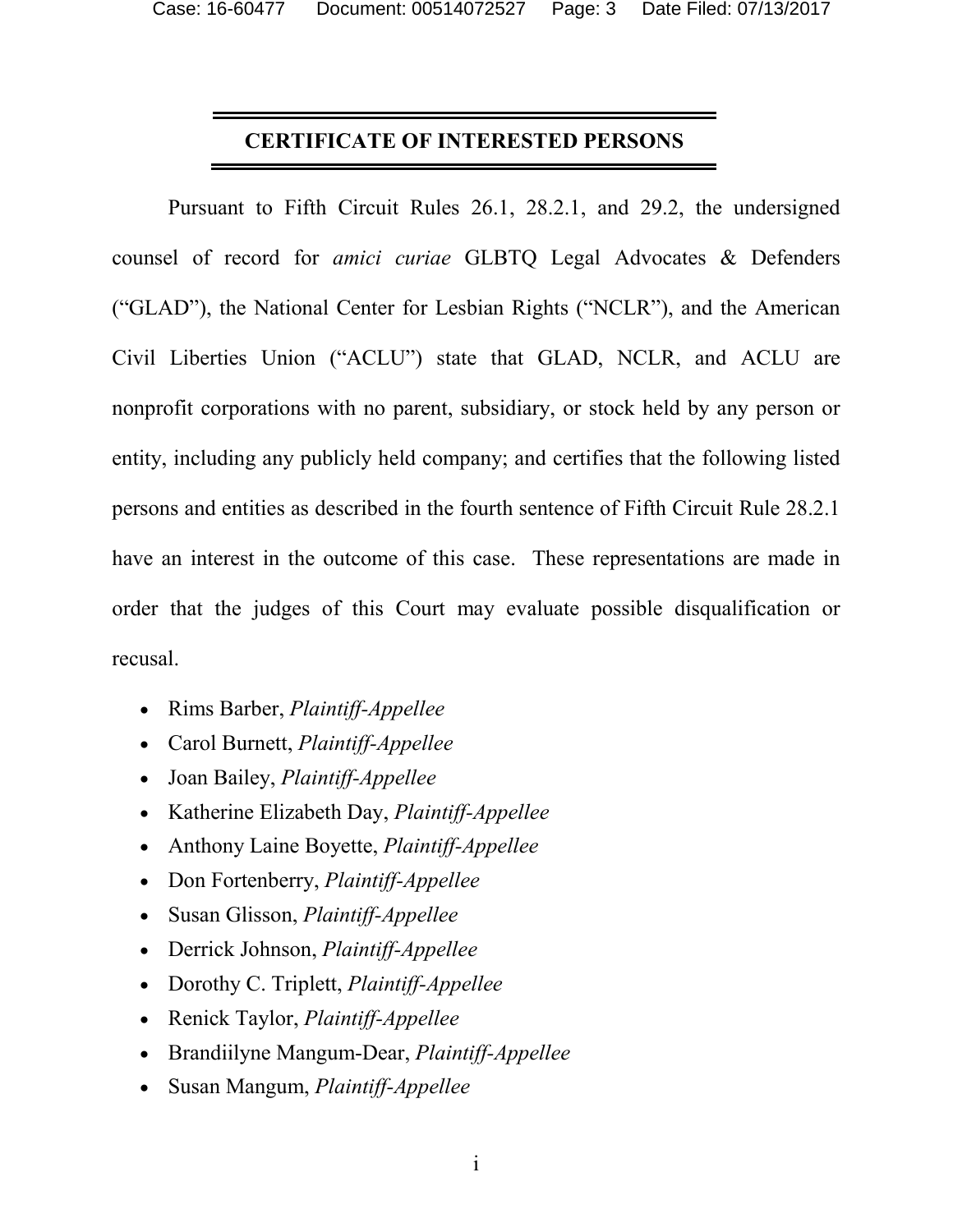- Joshua Generation Metropolitan Community Church, *Plaintiff-Appellee*
- Campaign for Southern Equality, *Plaintiff-Appellee*
- Susan Hrostowski, *Plaintiff-Appellee*
- Robert B. McDuff, Sibyl C. Byrd, Jacob W. Howard, McDuff & Byrd, *Counsel to Plaintiffs-Appellees*
- Susan Sommer, Elizabeth Littrell, Lambda Legal Defense & Education Fund, Inc., *Counsel to Plaintiffs-Appellees*
- Beth L. Orlansky, John Jopling, Charles O. Lee, Reilly Morse, Mississippi Center for Justice, *Counsel to Plaintiffs-Appellees*
- Roberta A. Kaplan, Rachel Tuchman, Kaplan & Company, LLP, *Counsel to Plaintiffs-Appellees*
- Jaren Janghorbani, Joshua D. Kaye, Paul, Weiss, Rifkind, Wharton & Garrison LLP, *Counsel to Plaintiffs-Appellees*
- Alysson Mills, Fishman Haygood, LLP, *Counsel to Plaintiffs-Appellees*
- Dale Carpenter, SMU Dedman School of Law, *Counsel to Plaintiffs-Appellees*
- Phil Bryant, Governor of Mississippi, *Defendant-Appellant*
- John Davis, Executive Director of The Mississippi Department of Human Services, *Defendant-Appellant*
- Tommy Goodwin, Office of the Mississippi Attorney General, *Counsel for all Defendants-Appellants*
- Jonathan F. Mitchell, Dean John Sauer, James Otis Law Group, LLC, *Counsel to Defendants- Appellants*
- James A. Campbell, Alliance Defending Freedom, *Counsel to Defendants-Appellants*
- Drew L. Snyder, Office of Governor Phil Bryant, *Counsel to Defendants-Appellants*
- Kevin Hayden Theriot, Alliance Defending Freedom, *Counsel to Defendants-Appellants*
- GLBTQ Legal Advocates & Defenders (GLAD), *Amicus Curiae*
- National Center for Lesbian Rights (NCLR), *Amicus Curiae*
- American Civil Liberties Union (ACLU), *Amicus Curiae*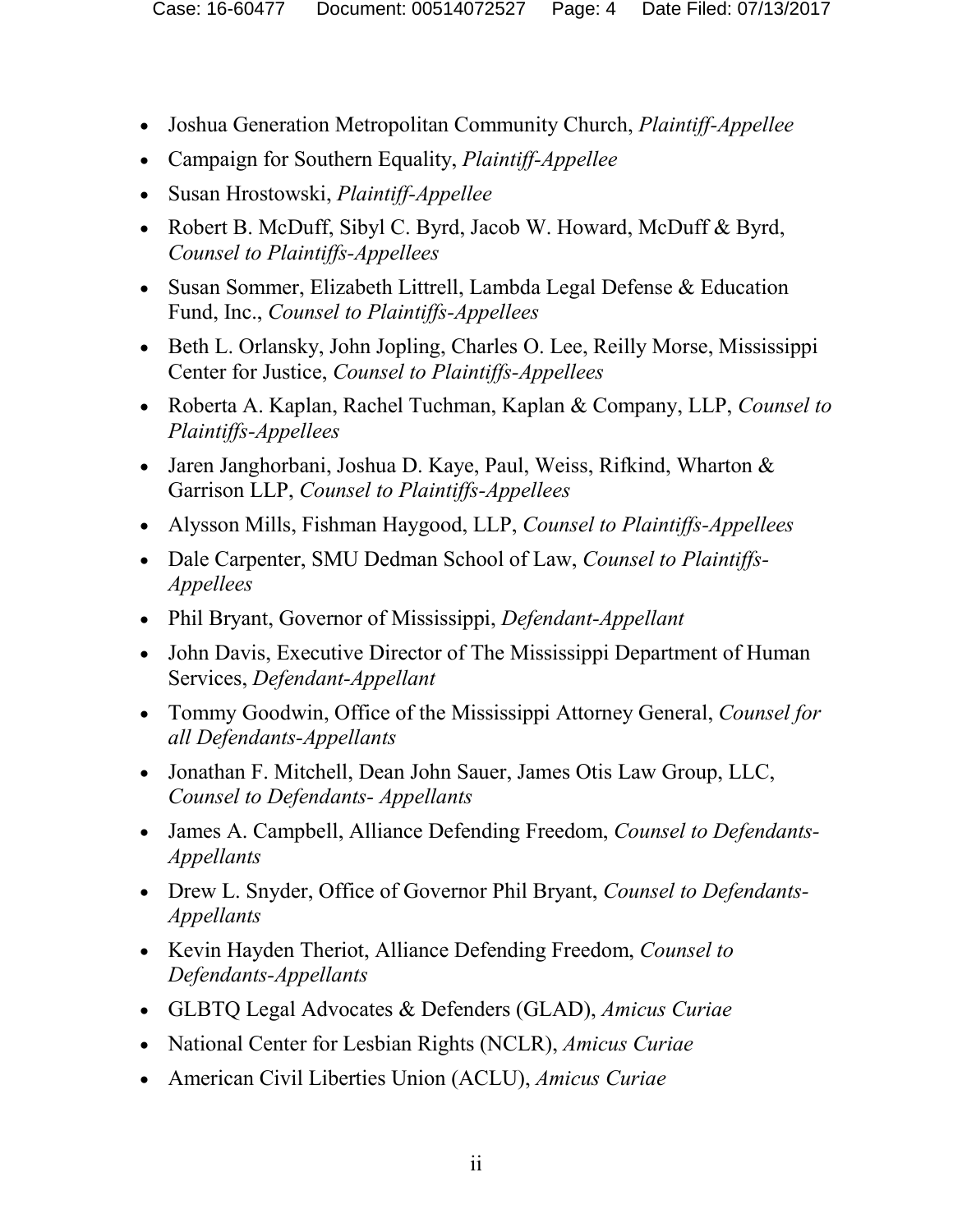- Mary L. Bonauto, *Counsel for Amicus Curiae GLAD*
- Kim B. Nemirow, *Counsel for Amici Curiae GLAD, NCLR, & ACLU*
- Andrew J. O'Connor, *Counsel for Amici Curiae GLAD, NCLR, & ACLU*

Dated: July 13, 2017 */s/ Andrew J. O'Connor* 

ANDREW J. O'CONNOR Andrew.O'Connor@ropesgray.com ROPES & GRAY LLP 800 Boylston Street Boston, MA 02199 (617) 951-7000

*Counsel for Amici Curiae GLAD, NCLR, & ACLU*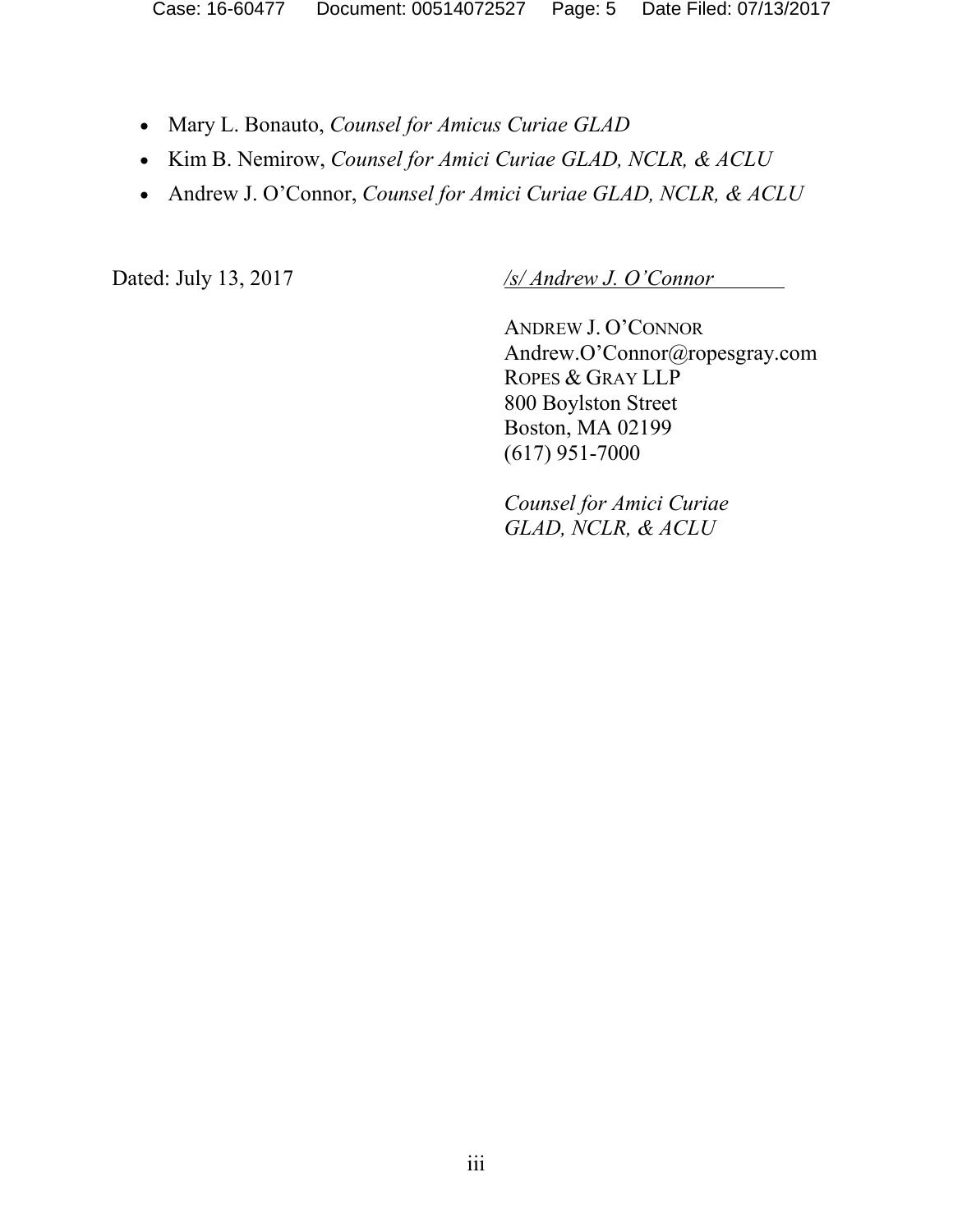## **UNOPPOSED MOTION FOR LEAVE TO FILE BRIEF OF** *AMICI CURIAE*

*Amici Curiae* GLAD, NCLR, and the ACLU (collectively "*Amici*") respectfully move this Court, pursuant to Federal Rule of Appellate Procedure 29, for leave to file the attached brief as *amici curiae* in support of Plaintiffs-Appellees' petitions for rehearing *en banc*. All parties have indicated that they do not oppose this motion.

#### **I. IDENTITY OF MOVANTS AND STATEMENT OF INTEREST**

*Amici* have substantial expertise and experience in issues related to the rights of lesbian, gay, bisexual and transgender ("LGBT") persons.

Through litigation, public policy advocacy, and education, GLAD works to create a just society free of discrimination based on gender identity and expression, HIV status, and sexual orientation. GLAD has litigated widely in both state and federal courts regarding marriage, the federal Defense of Marriage Act, and marriage recognition, as well as equal treatment for LGBT persons like all others.

NCLR is a national legal advocacy organization for LGBT people. NCLR has litigated cases representing same-sex couples seeking both the freedom to marry and equal recognition of their marriages in states across the country. NCLR has also represented transgender children, parents, and individuals seeking equal protection and recognition in a variety of employment, family law, school, asylum, and health care cases.

1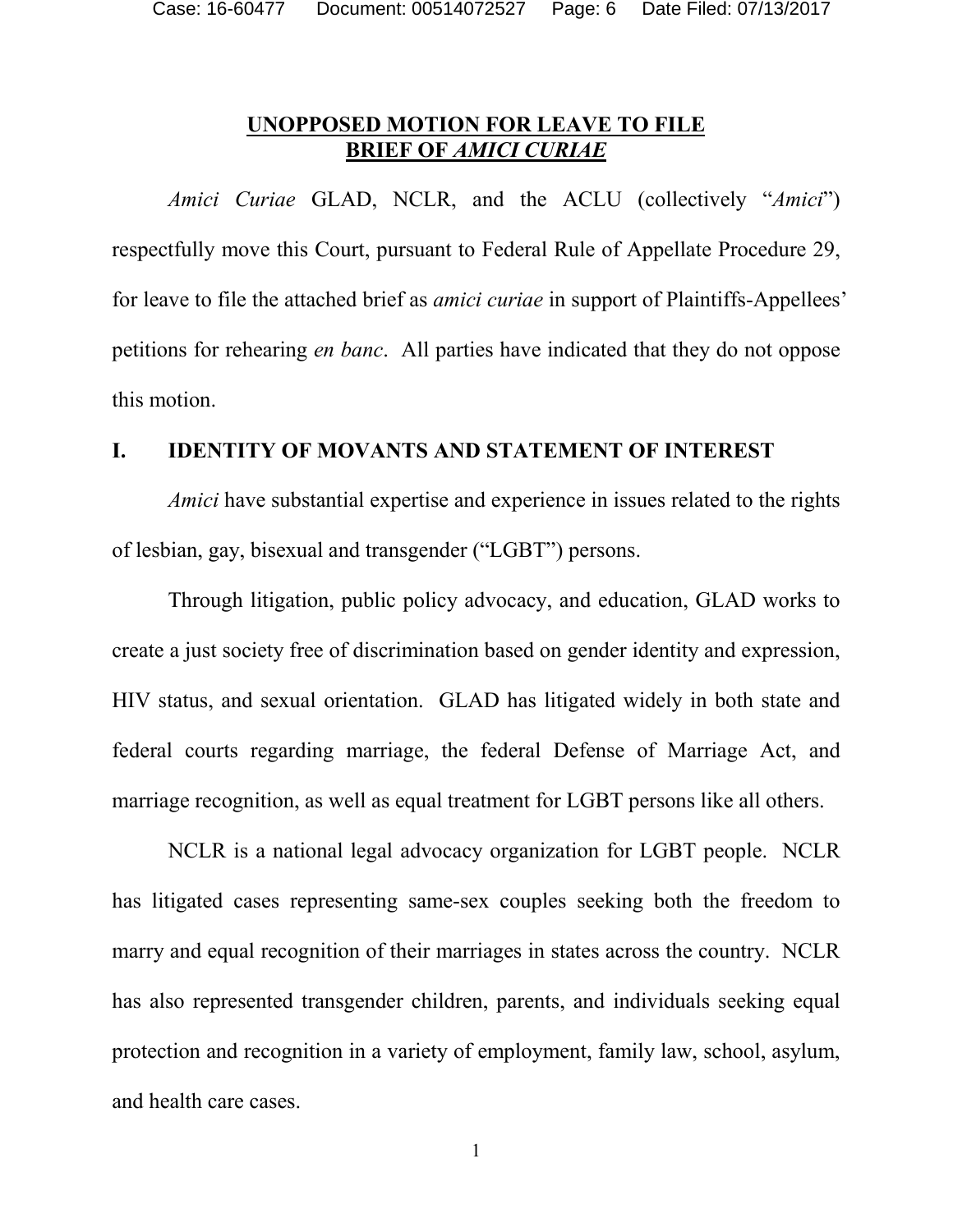ACLU is a nationwide, nonprofit, nonpartisan organization with over 1,500,000 members dedicated to defending the principles embodied in the Constitution and our nation's civil rights laws. The ACLU and its state affiliate, the ACLU of Mississippi, have advocated for equal rights of LGBT persons and the freedom to marry for same-sex couples in Mississippi and across the country. They have also advocated for single parents, and people who engage in sexual relations outside of marriage, groups that are also targeted by HB 1523.

#### **II.** *AMICI***'S BRIEF IS DESIRABLE AND RELEVANT TO THE DISPOSITION OF THE ISSUES BEFORE THE COURT**

*Amici*'s perspective is both desirable and relevant because *Amici* and related organizations work closely with underserved members of the LGBT community directly impacted by HB 1523. The Court should consider *Amici*'s brief because it will assist the Court by providing their perspectives regarding the exceptional importance of the constitutional and fundamental rights curtailed by HB 1523.

*Amici* respectfully submit that, because HB 1523 imposes immediate and concrete harms on Plaintiffs by both causing them dignitary and emotional harms and by limiting their rights under existing contracts and laws, this case warrants the consideration of the full Court regarding issues of great public and legal significance. *Amici*'s brief will also show how *en banc* consideration is necessary to achieve uniformity of the Court's law of standing. In a break from a long line of cases in this and other circuits, the panel failed to address the fact that direct,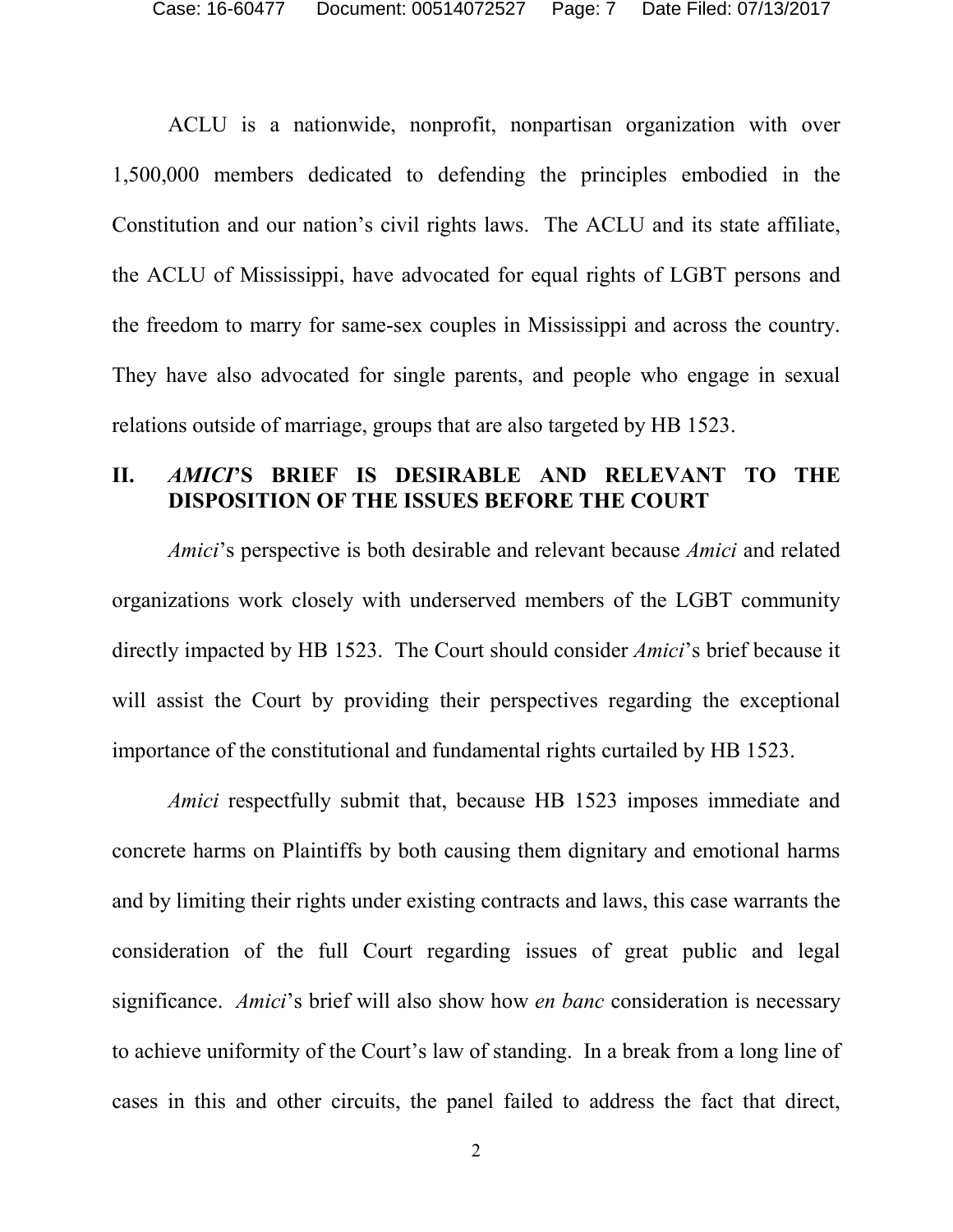immediate impairment of contracts and access to the courts are injuries-in-fact sufficient to confer Article III standing.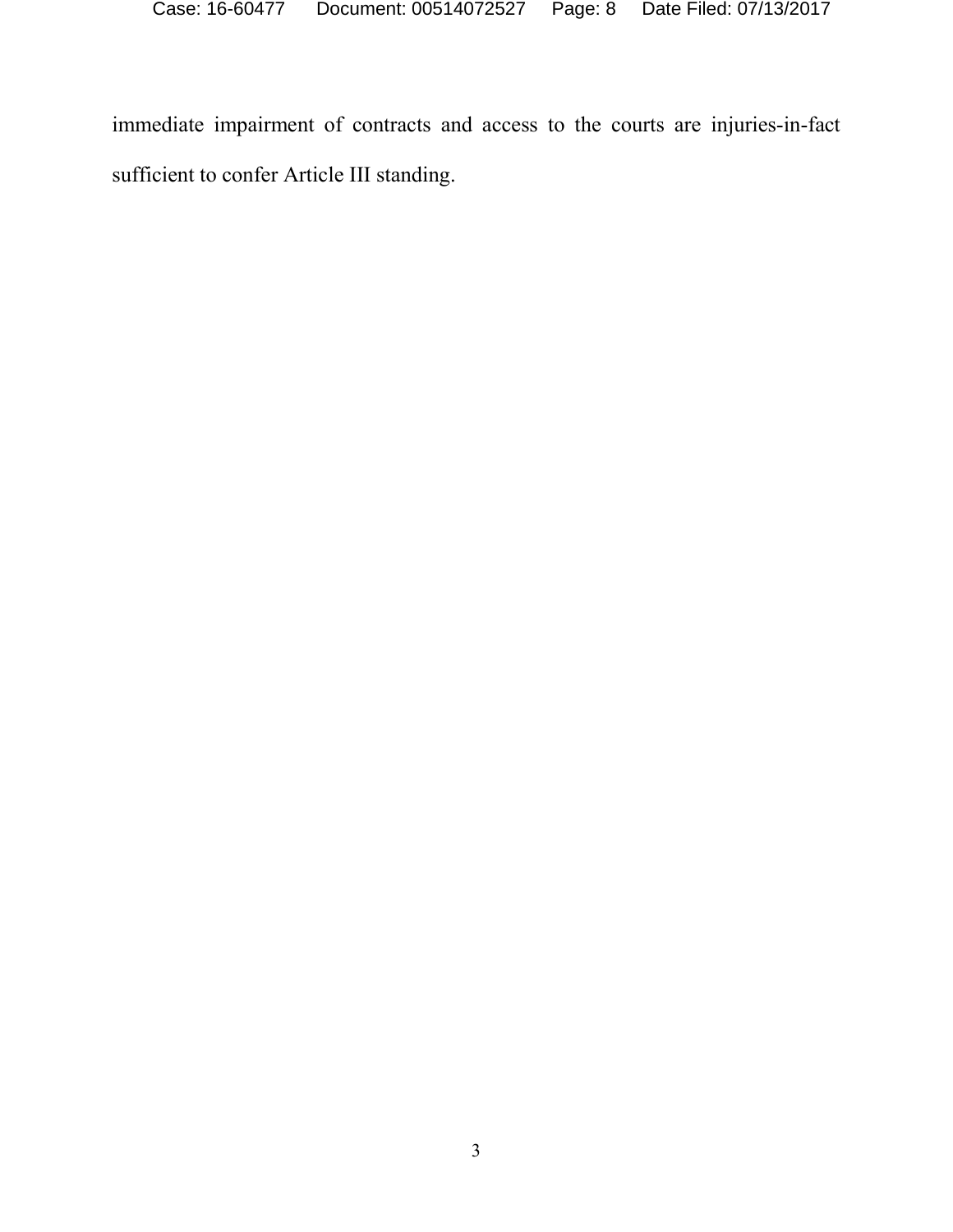#### **CONCLUSION**

For these reasons, *Amici* respectfully request that the Court grant this unopposed motion and order that the attached brief be filed.

Dated: July 13, 2017 Respectfully submitted,

*/s/ Andrew J. O'Connor* 

KIM B. NEMIROW ROPES & GRAY LLP 191 NORTH WACKER DRIVE, 32ND FLOOR CHICAGO, IL 60606

ANDREW J. O'CONNOR ROPES & GRAY LLP 800 Boylston Street Boston, MA 02199 (617) 951-7000

*Counsel for Amici Curiae GLAD, NCLR, & ACLU*

MARY L. BONAUTO\* GLBTQ LEGAL ADVOCATES & **DEFENDERS** 30 Winter Street, Suite 800 Boston, MA 02108 (617) 426-1350

*Counsel for Amicus Curiae GLBTQ Legal Advocates & Defenders*

*\*Admission Pending*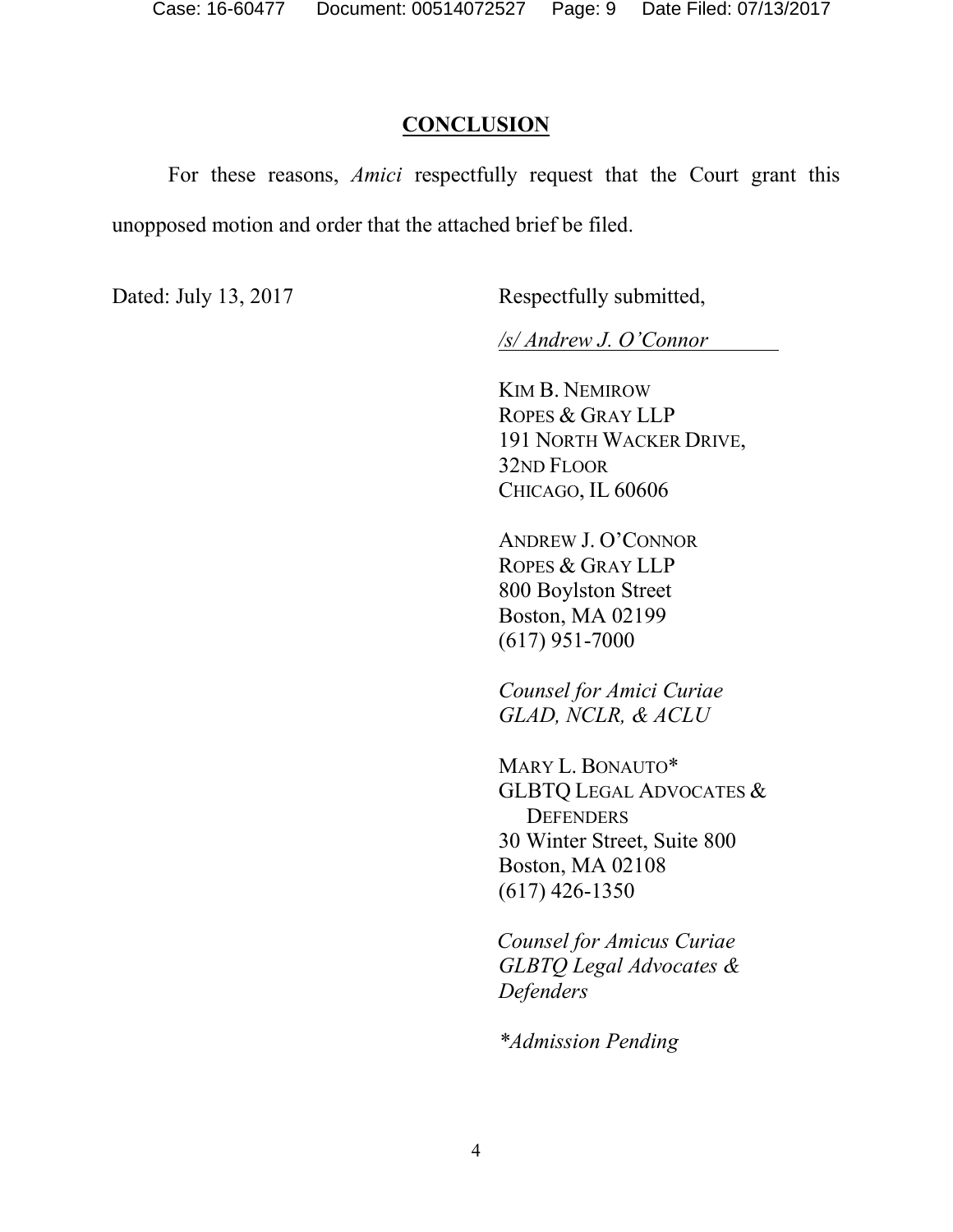## **CERTIFICATE OF SERVICE**

I hereby certify that on this 13th day of July, 2017, I electronically filed the foregoing with the Clerk of the Court for the United States Court of Appeals for the Fifth Circuit using the appellate CM/ECF system.

Counsel for all parties to the case are registered CM/ECF users and will be served by the appellate CM/ECF system.

Dated: July 13, 2017 */s/ Andrew J. O'Connor* 

ANDREW J. O'CONNOR Andrew.O'Connor@ropesgray.com ROPES & GRAY LLP 800 Boylston Street Boston, MA 02199 (617) 951-7000

*Counsel for Amici Curiae GLAD, NCLR, & ACLU*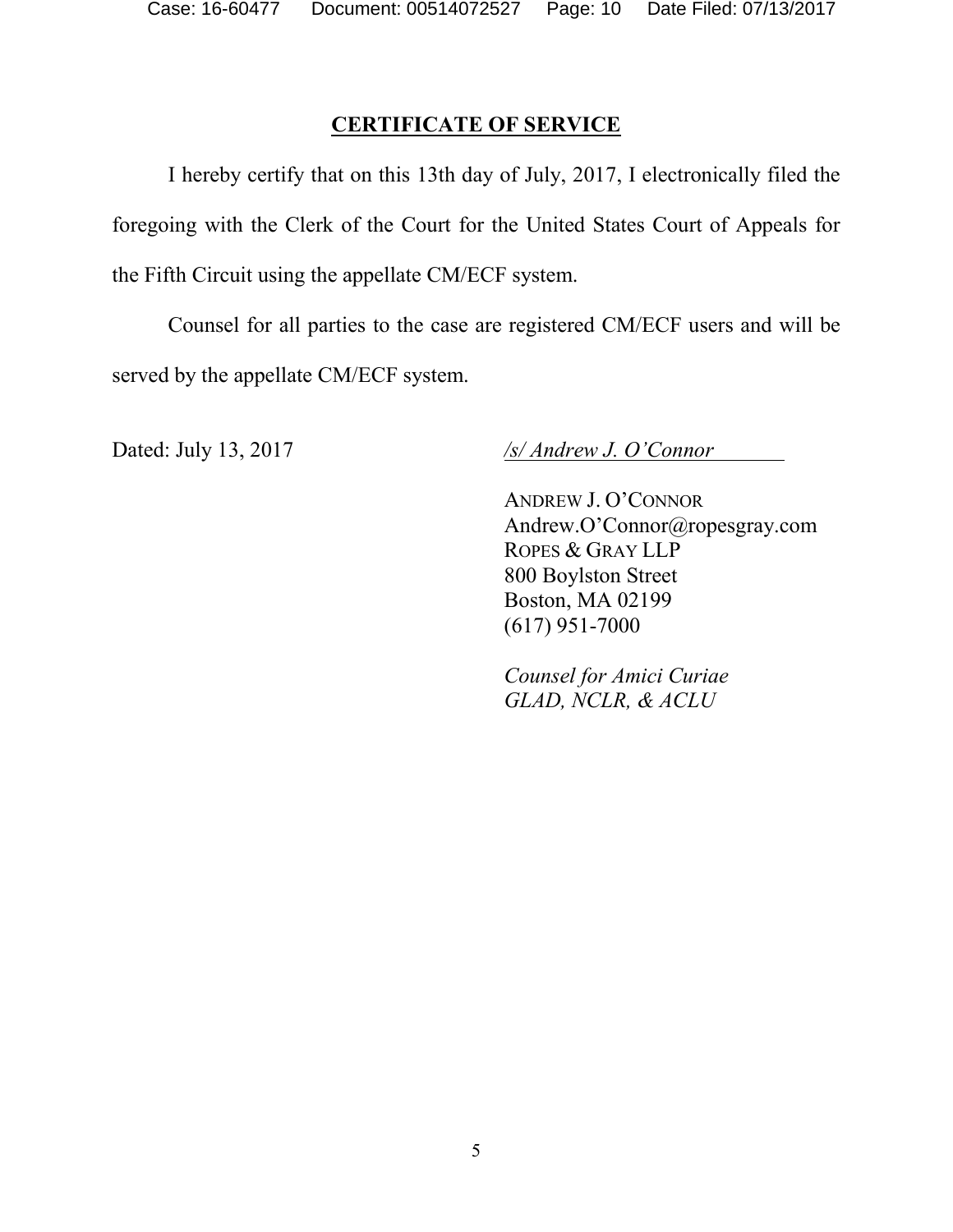#### **CERTIFICATE OF COMPLIANCE**

Pursuant to Federal Rule of Appellate Procedure  $32(g)(1)$ , I hereby certify that this motion complies with the type-volume limitation of Federal Rules of Appellate Procedure 27(d)(2).

1. In compliance with Federal Rules of Appellate Procedure 27(d)(1)(E),  $32(a)(5)$ , and  $32(a)(6)$ , the motion has been prepared in proportionally spaced Times New Roman Font with 14-point type using Microsoft Word 2016.

2. Exclusive of the exempted portions of the motion, as provided in Federal Rule of Appellate Procedure 32(f) and Fifth Circuit Rule 32.2, the motion contains 496 words, consistent with Federal Rule of Appellate Procedure  $27(d)(2)(A)$  and Fifth Circuit Rule 27.4. As permitted by Federal Rule of Appellate Procedure  $32(g)(1)$ , I have relied upon the word count feature of Microsoft Word 2016 in preparing this certificate.

Dated: July 13, 2017 */s/ Andrew J. O'Connor* 

ANDREW J. O'CONNOR Andrew.O'Connor@ropesgray.com ROPES & GRAY LLP 800 Boylston Street Boston, MA 02199 (617) 951-7000

*Counsel for Amici Curiae GLAD, NCLR, & ACLU*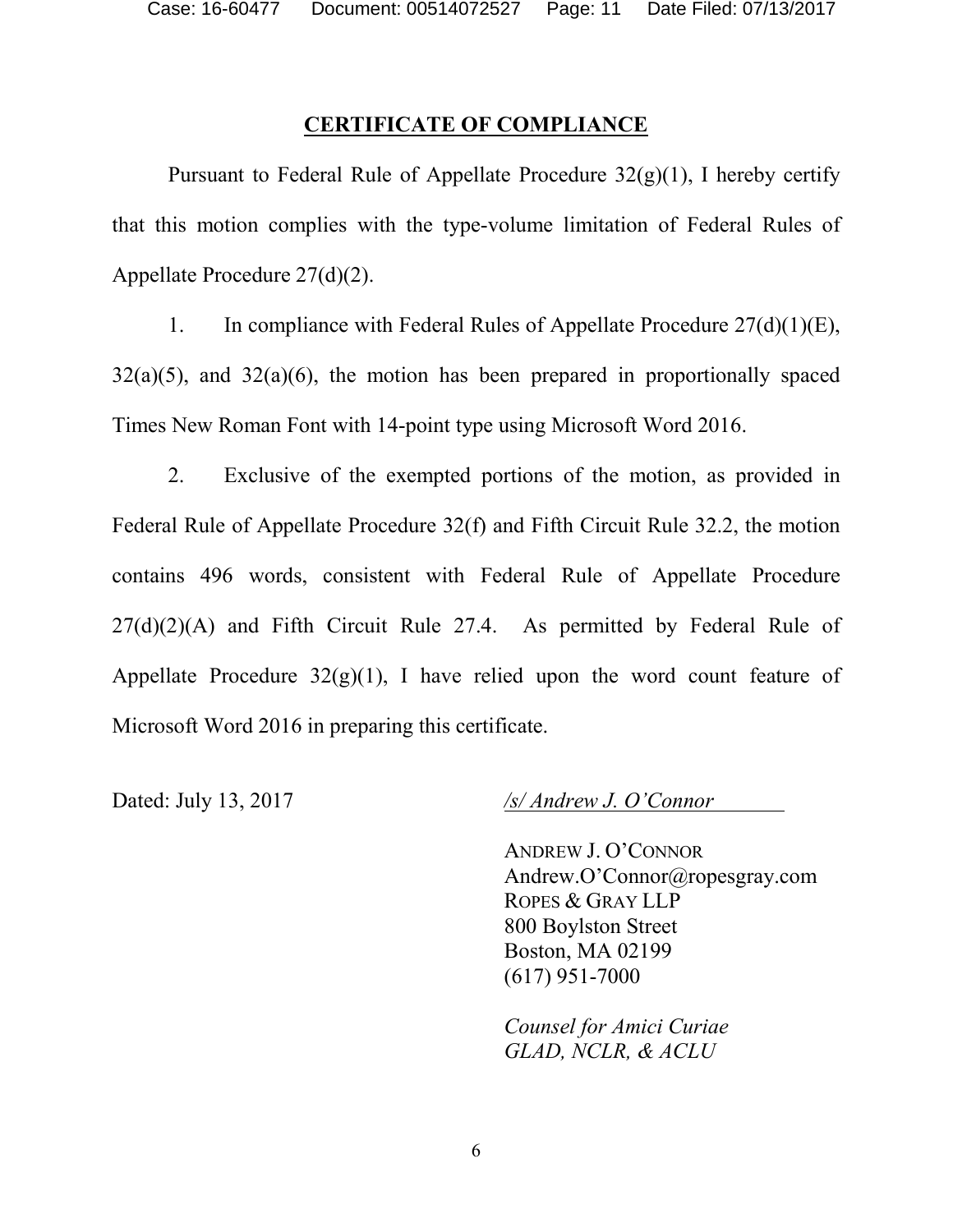**Nos. 16-60477, 16-60478**

### **IN THE UNITED STATES COURT OF APPEALS FOR THE FIFTH CIRCUIT**

RIMS BARBER; CAROL BURNETT; JOAN BAILEY; KATHERINE ELIZABETH DAY; ANTHONY LAINE BOYETTE; DON FORTENBERRY; SUSAN GLISSON; DERRICK JOHNSON; DOROTHY C. TRIPLETT; RENICK TAYLOR; BRANDIILYNE MANGUM-DEAR; SUSAN MANGUM; JOSHUA GENERATION METROPOLITAN COMMUNITY CHURCH,

*Plaintiffs-Appellees*,

v.

GOVERNOR PHIL BRYANT, State of Mississippi; JOHN DAVIS, Executive Director of the Mississippi Department of Human Services,

*Defendants-Appellants*.

#### CAMPAIGN FOR SOUTHERN EQUALITY; THE REVEREND DOCTOR SUSAN HROSTOWSKI,

*Plaintiffs-Appellees*,

v.

PHIL BRYANT, in his official capacity as Governor of the State of Mississippi; JOHN DAVIS, in his official capacity as Executive Director of the Mississippi Department of Human Services,

*Defendants-Appellants*.

On Appeal from the United States District Court for the Southern District of Mississippi (Northern Division) Nos. 3:16-cv-00417-CWR-LRA, 3:16-cv-00442-CWR-LRA (Hon. Carlton Reeves)

**BRIEF OF AMICI CURIAE GLBTQ LEGAL ADVOCATES & DEFENDERS, NATIONAL CENTER FOR LESBIAN RIGHTS, AND AMERICAN CIVIL LIBERTIES UNION IN SUPPORT OF PLAINTIFFS-APPELLEES' PETITIONS FOR REHEARING EN BANC**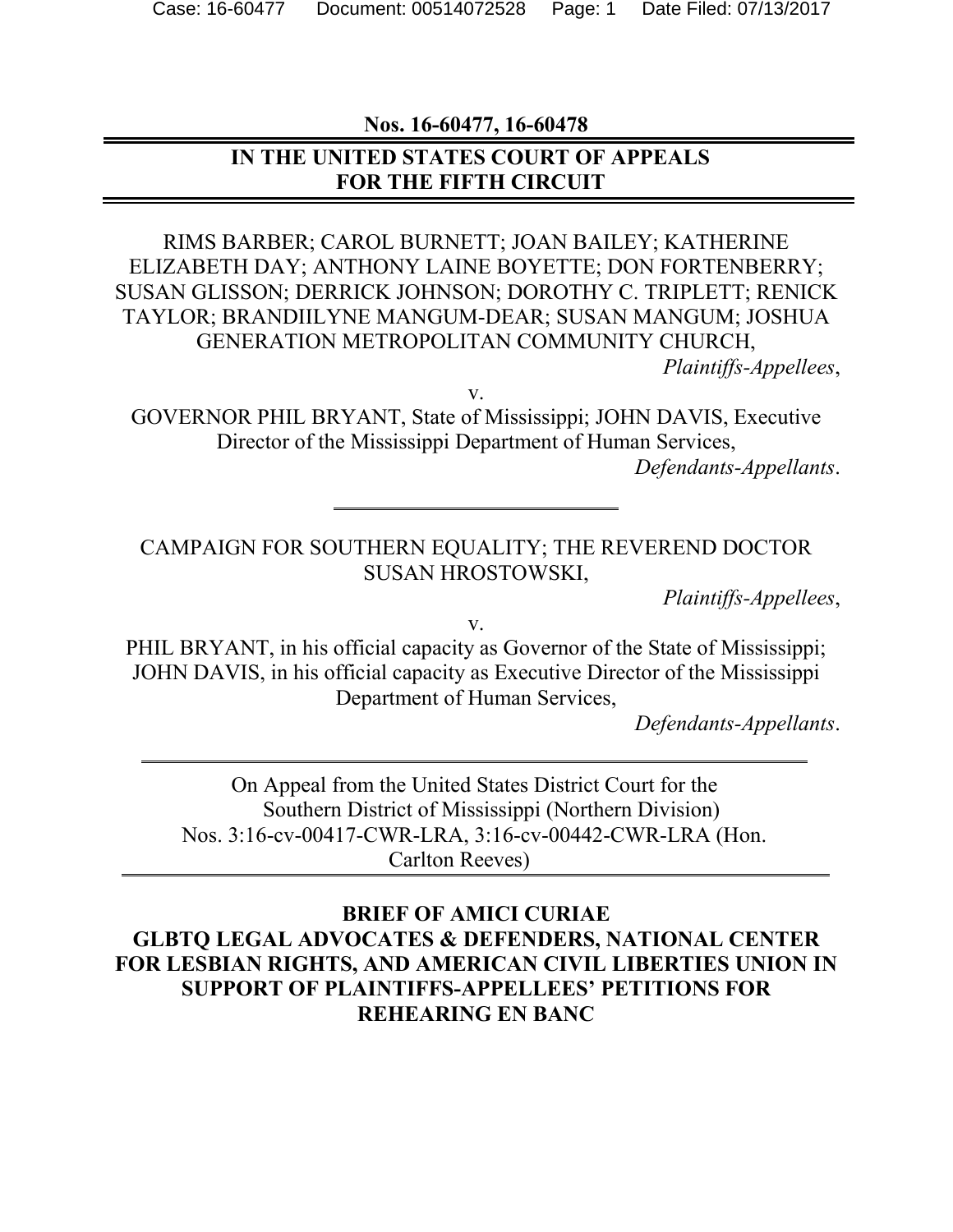KIM B. NEMIROW ROPES & GRAY LLP 191 NORTH WACKER DRIVE, 32ND FLOOR CHICAGO, IL 60606

ANDREW J. O'CONNOR ROPES & GRAY LLP 800 Boylston Street Boston, MA 02199 (617) 951-7000

*Counsel for Amici Curiae GLAD, NCLR, & ACLU*

MARY L. BONAUTO\* GLBTQ LEGAL ADVOCATES & **DEFENDERS** 30 Winter Street, Suite 800 Boston, MA 02108 (617) 426-1350

*Counsel for Amicus Curiae GLBTQ Legal Advocates & Defenders*

*\*Admission Pending*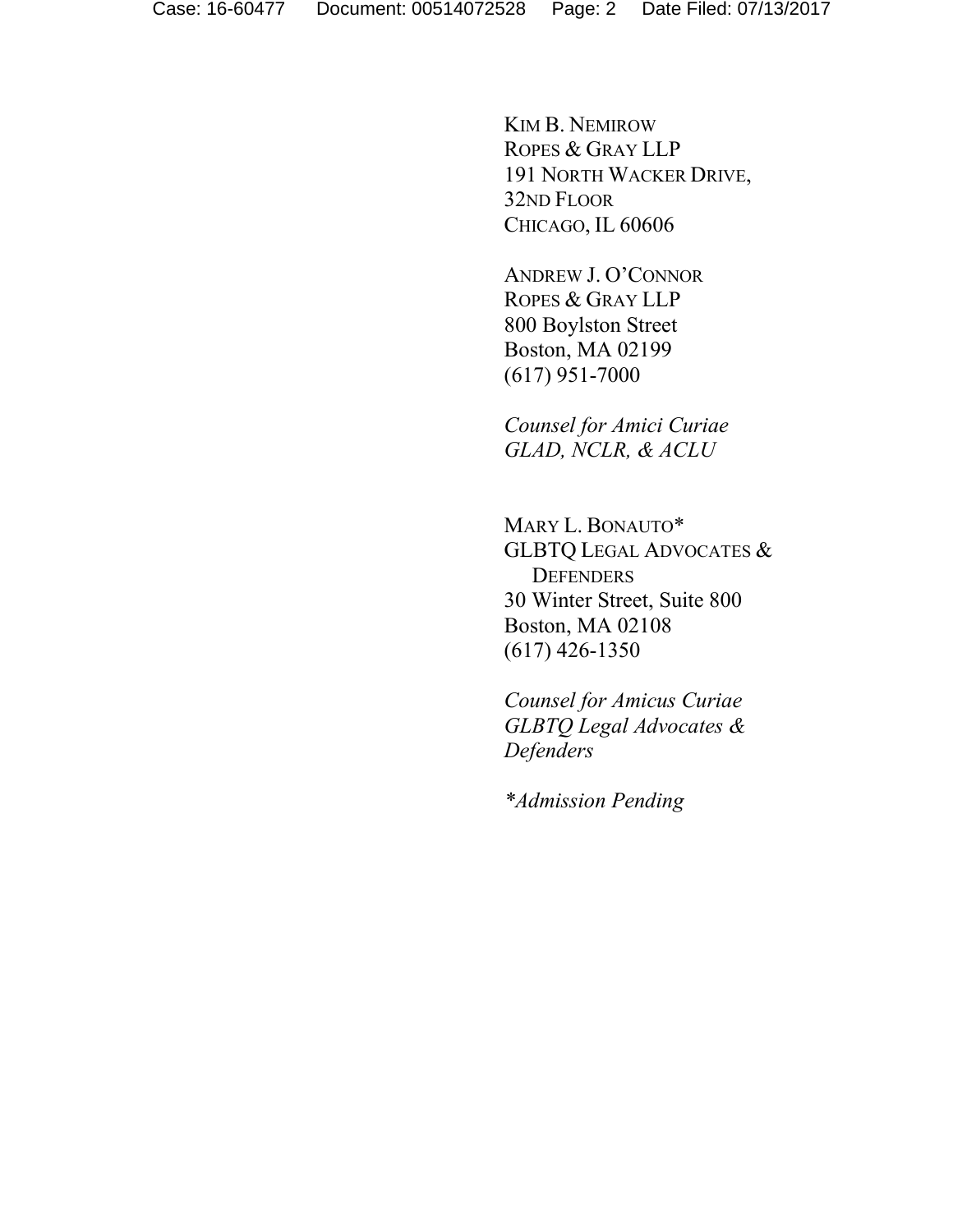#### **CERTIFICATE OF INTERESTED PERSONS**

Pursuant to Fifth Circuit Rules 26.1, 28.2.1, and 29.2, the undersigned counsel of record for *amici curiae* GLBTQ Legal Advocates & Defenders ("GLAD"), the National Center for Lesbian Rights ("NCLR"), and the American Civil Liberties Union ("ACLU") state that GLAD, NCLR, and ACLU are nonprofit corporations with no parent, subsidiary, or stock held by any person or entity, including any publicly held company; and certifies that the following listed persons and entities as described in the fourth sentence of Fifth Circuit Rule 28.2.1 have an interest in the outcome of this case. These representations are made in order that the judges of this Court may evaluate possible disqualification or recusal.

- Rims Barber, *Plaintiff-Appellee*
- Carol Burnett, *Plaintiff-Appellee*
- Joan Bailey, *Plaintiff-Appellee*
- Katherine Elizabeth Day, *Plaintiff-Appellee*
- Anthony Laine Boyette, *Plaintiff-Appellee*
- Don Fortenberry, *Plaintiff-Appellee*
- Susan Glisson, *Plaintiff-Appellee*
- Derrick Johnson, *Plaintiff-Appellee*
- Dorothy C. Triplett, *Plaintiff-Appellee*
- Renick Taylor, *Plaintiff-Appellee*
- Brandiilyne Mangum-Dear, *Plaintiff-Appellee*
- Susan Mangum, *Plaintiff-Appellee*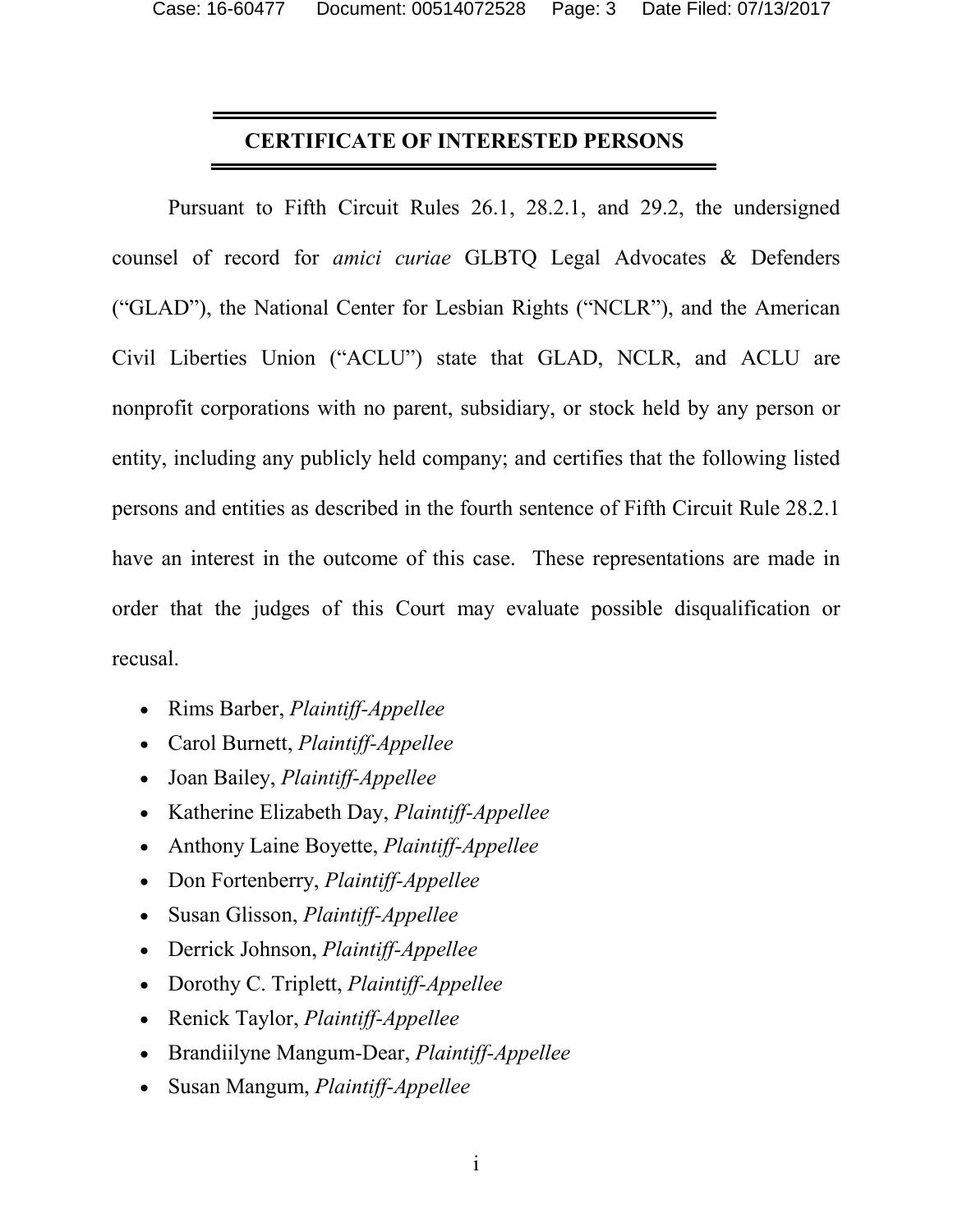- Joshua Generation Metropolitan Community Church, *Plaintiff-Appellee*
- Campaign for Southern Equality, *Plaintiff-Appellee*
- Susan Hrostowski, *Plaintiff-Appellee*
- Robert B. McDuff, Sibyl C. Byrd, Jacob W. Howard, McDuff & Byrd, *Counsel to Plaintiffs-Appellees*
- Susan Sommer, Elizabeth Littrell, Lambda Legal Defense & Education Fund, Inc., *Counsel to Plaintiffs-Appellees*
- Beth L. Orlansky, John Jopling, Charles O. Lee, Reilly Morse, Mississippi Center for Justice, *Counsel to Plaintiffs-Appellees*
- Roberta A. Kaplan, Rachel Tuchman, Kaplan & Company, LLP, *Counsel to Plaintiffs-Appellees*
- Jaren Janghorbani, Joshua D. Kaye, Paul, Weiss, Rifkind, Wharton & Garrison LLP, *Counsel to Plaintiffs-Appellees*
- Alysson Mills, Fishman Haygood, LLP, *Counsel to Plaintiffs-Appellees*
- Dale Carpenter, SMU Dedman School of Law, *Counsel to Plaintiffs-Appellees*
- Phil Bryant, Governor of Mississippi, *Defendant-Appellant*
- John Davis, Executive Director of The Mississippi Department of Human Services, *Defendant-Appellant*
- Tommy Goodwin, Office of the Mississippi Attorney General, *Counsel for all Defendants-Appellants*
- Jonathan F. Mitchell, Dean John Sauer, James Otis Law Group, LLC, *Counsel to Defendants- Appellants*
- James A. Campbell, Alliance Defending Freedom, *Counsel to Defendants-Appellants*
- Drew L. Snyder, Office of Governor Phil Bryant, *Counsel to Defendants-Appellants*
- Kevin Hayden Theriot, Alliance Defending Freedom, *Counsel to Defendants-Appellants*
- GLBTQ Legal Advocates & Defenders (GLAD), *Amicus Curiae*
- National Center for Lesbian Rights (NCLR), *Amicus Curiae*
- American Civil Liberties Union (ACLU), *Amicus Curiae*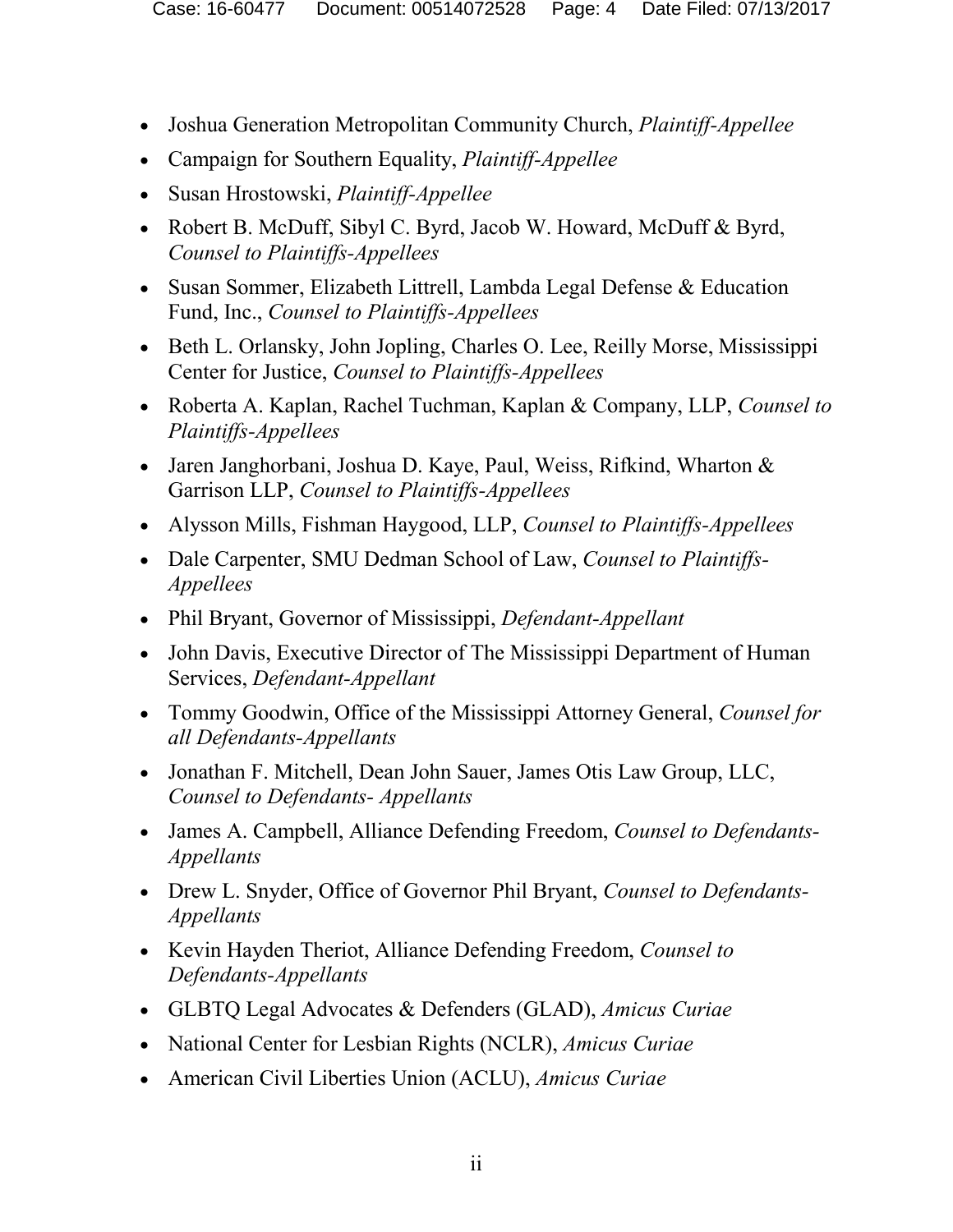- Mary L. Bonauto, *Counsel for Amicus Curiae GLAD*
- Kim B. Nemirow, *Counsel for Amici Curiae GLAD, NCLR, & ACLU*
- Andrew J. O'Connor, *Counsel for Amici Curiae GLAD, NCLR, & ACLU*

Dated: July 13, 2017 */s/ Andrew J. O'Connor* 

ANDREW J. O'CONNOR Andrew.O'Connor@ropesgray.com ROPES & GRAY LLP 800 Boylston Street Boston, MA 02199 (617) 951-7000

*Counsel for Amici Curiae GLAD, NCLR, & ACLU*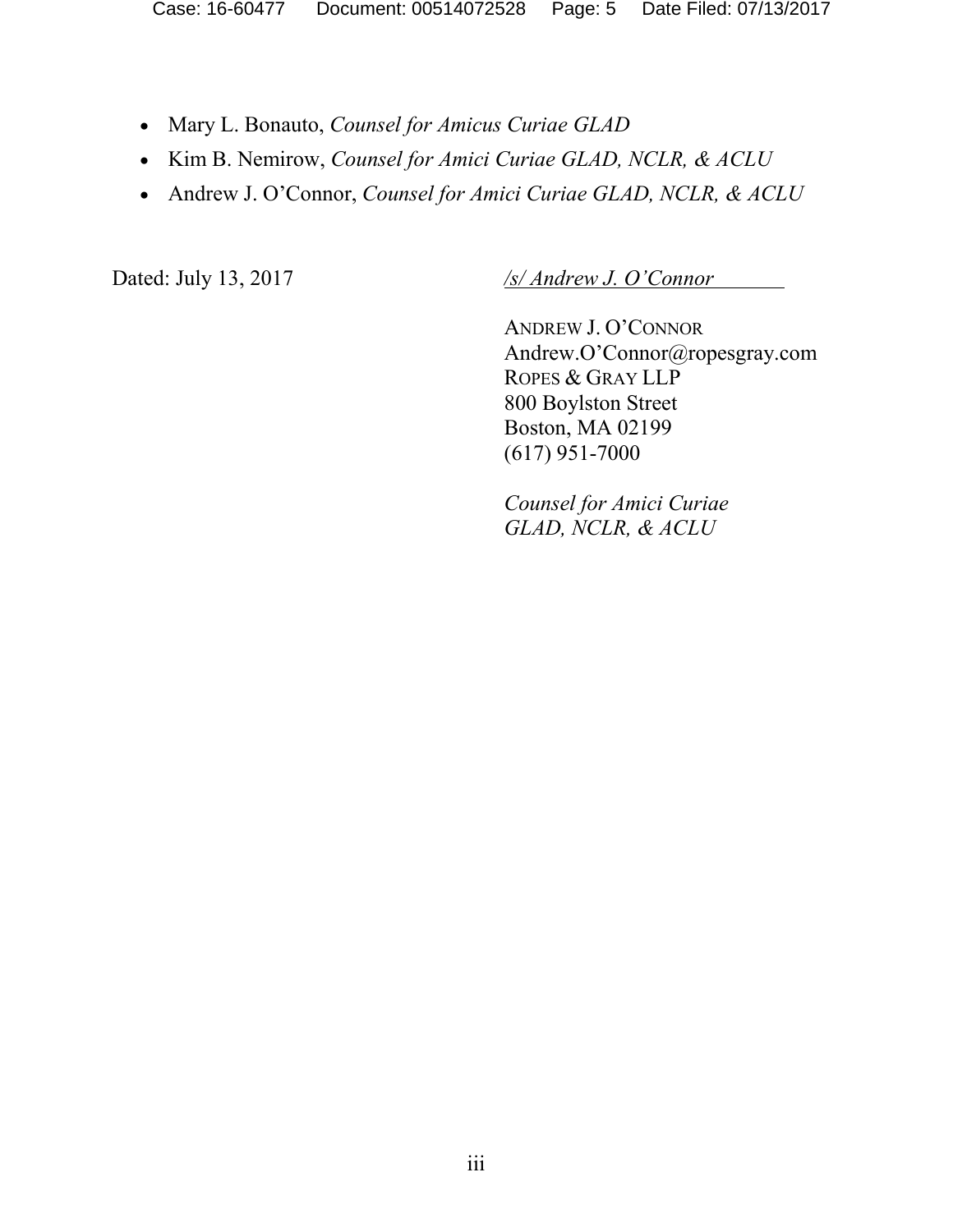# **TABLE OF CONTENTS**

| $\mathbf{I}$ . | HB 1523's Immediate Impairment Of Contractual Rights Is Sufficient                                                |  |
|----------------|-------------------------------------------------------------------------------------------------------------------|--|
| II.            | HB 1523's Limitation on Plaintiffs' Access To The Courts To<br>Vindicate Existing Rights Also Supports Standing 7 |  |
|                |                                                                                                                   |  |
|                |                                                                                                                   |  |
|                |                                                                                                                   |  |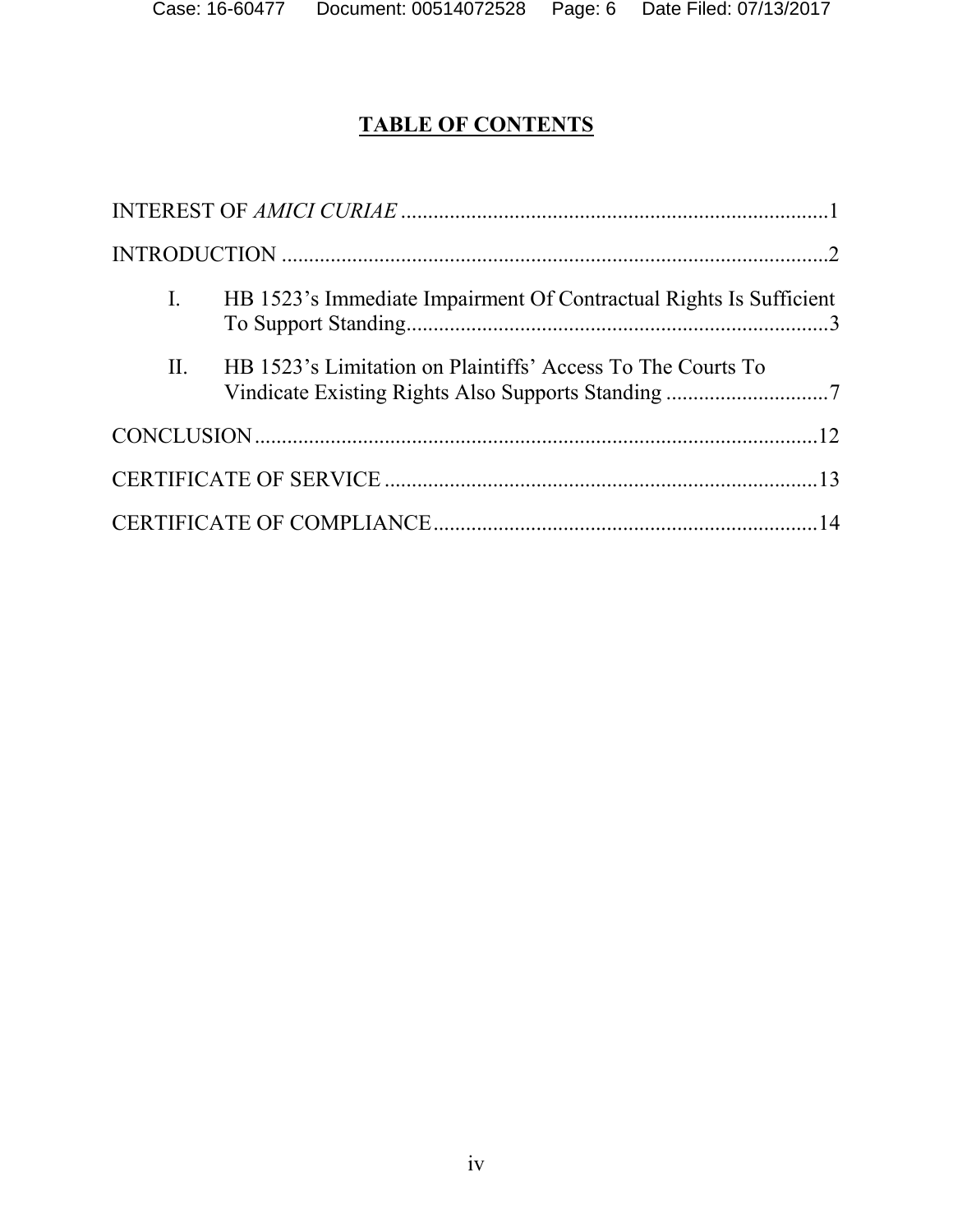### **TABLE OF AUTHORITIES**

# **Page(s)**

## **Cases**

| Ass'n of Pub. Agency Customers v. Bonneville Power Admin.,                                              |  |
|---------------------------------------------------------------------------------------------------------|--|
| Babbitt v. United Farm Workers Nat'l Union,                                                             |  |
| Barber v. Bryant,                                                                                       |  |
| Benefit Recovery, Inc. v. Wooley,<br>CIVIL ACTION No. 03-652-D-M3, 2004 U.S. Dist. LEXIS 30877          |  |
| Bill Johnson's Restaurants, Inc. v. NLRB,                                                               |  |
| Chambers v. Baltimore & Ohio R. Co.,                                                                    |  |
| Christopher v. Harbury,                                                                                 |  |
| Clapper v. Amnesty Int'l USA,                                                                           |  |
| Lake Forest Elem. v. Orleans Parish Sch. Bd.,<br>CIVIL ACTION NO: 16-2323 SECTION: "H", 2016 U.S. Dist. |  |
| Lujan v. Defenders of Wildlife,                                                                         |  |
| Maricopa–Stanfield Irrigation and Drainage District v. United States,                                   |  |
| Mich. Bldg. & Constr. Trades Council v. Snyder,                                                         |  |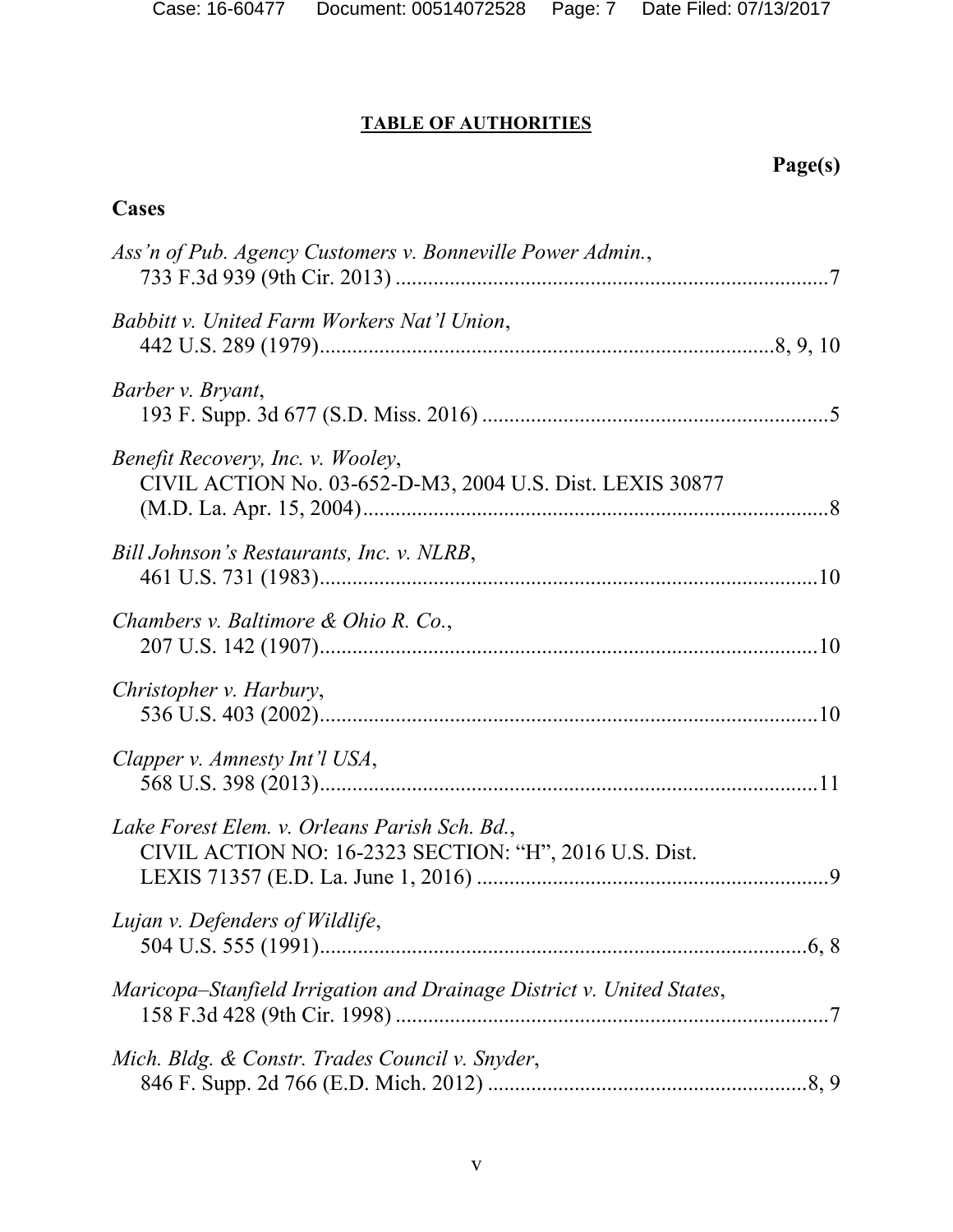| Moore <i>v.</i> Bryant,                                                                |  |
|----------------------------------------------------------------------------------------|--|
| Ne. Fla. Chapter of the Associated Gen. Contractors of Am. v. City of<br>Jacksonville, |  |
| Obergefell v. Hodges,                                                                  |  |
| Pennsylvania v. Finley,                                                                |  |
| Peyote Way Church of God, Inc. v. Thornburgh,                                          |  |
| Public Citizen, Inc. v. Bomer,                                                         |  |
| Rumsfeld v. Forum for Academic & Institutional Rights, Inc.,                           |  |
| Servicios Azucareros De Venezuela, C.A. v. John Deere Thibodeaux, Inc.,                |  |
| Skaff v. Meridien N. Am. Beverly Hills,                                                |  |
| Walters v. National Assn. of Radiation Survivors,                                      |  |
| Western Nat'l Mut. Ins. v. Lennes (In re Workers' Compensation<br>Refund),             |  |
| Wolff v. McDonnell,                                                                    |  |

## **Constitution and Statutes**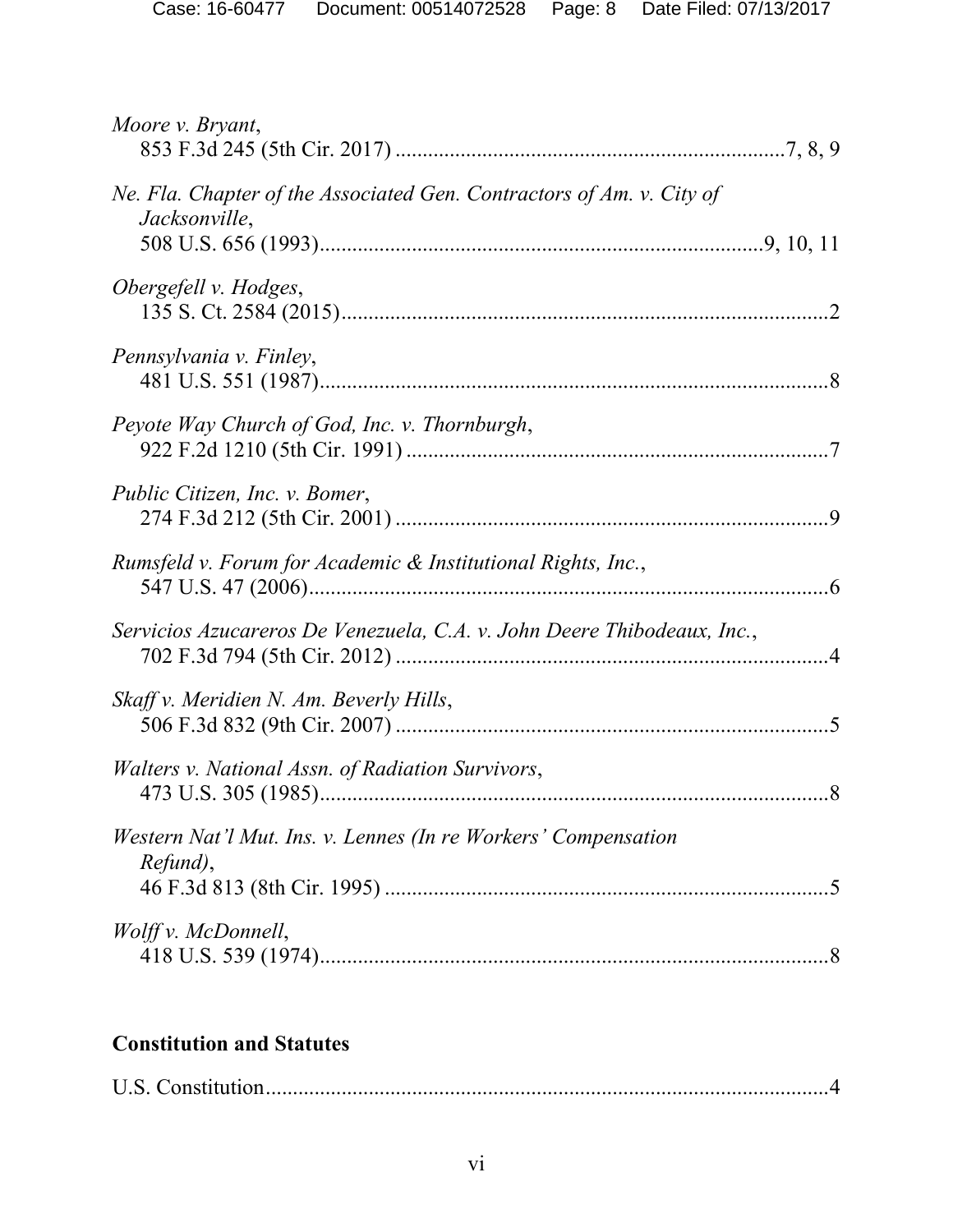## **Other Authorities**

| Mississippi State Hospital, <i>Notice of Nondiscrimination</i> , |                 |
|------------------------------------------------------------------|-----------------|
| http://www.msh.state.ms.us/ Notice of Nondiscrimination.pdf11    |                 |
|                                                                  |                 |
| Univeristy of Miss., Non-Discrimination and Complaint Procedure  |                 |
| $(2016)$ , https://law.olemiss.edu/assets/10848182 active        |                 |
|                                                                  | $\overline{11}$ |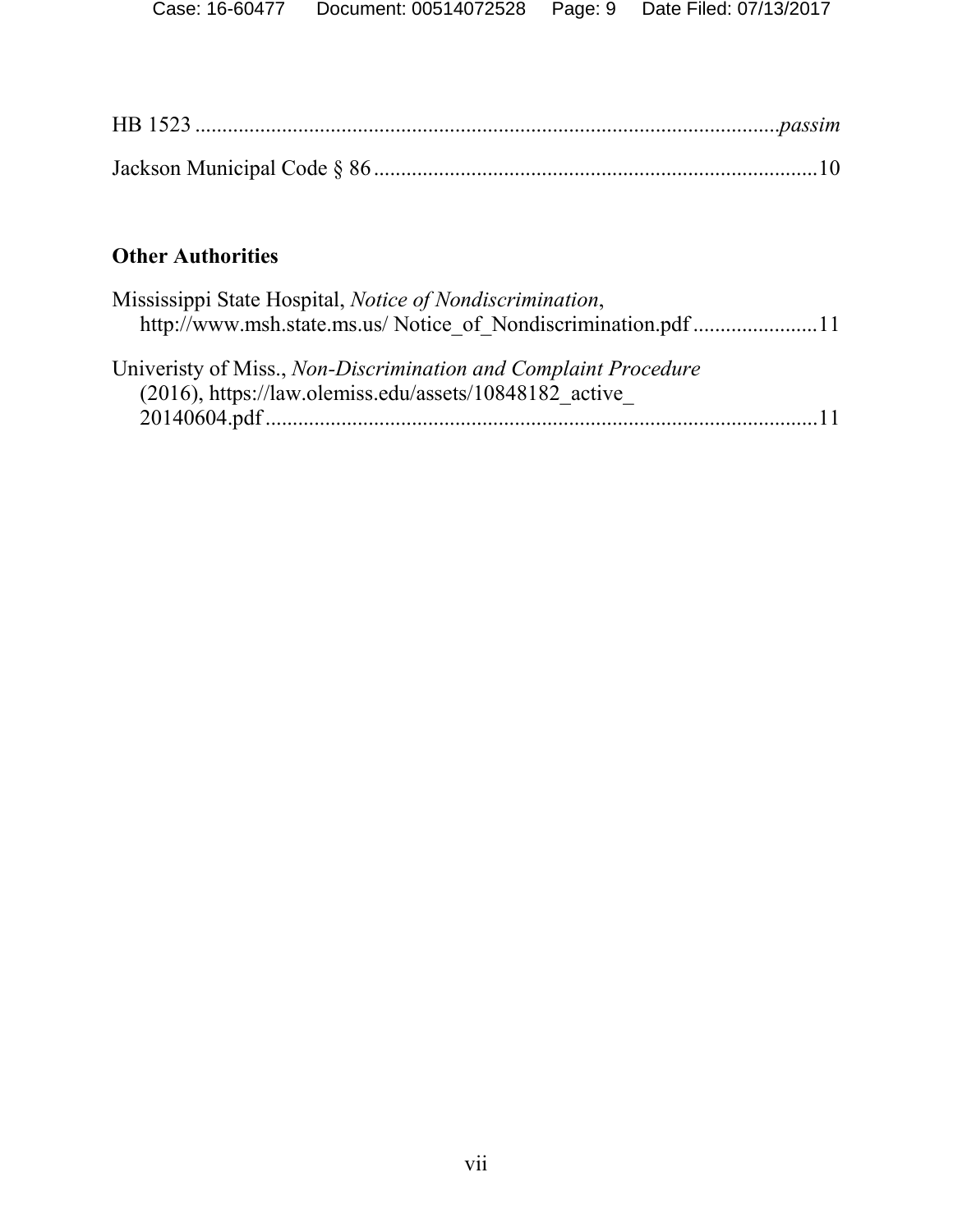# **INTEREST OF** *AMICI CURIAE***<sup>1</sup>**

*Amici Curiae* GLAD, NCLR, and ACLU hereby incorporate by reference the Interest of *Amici Curiae* section of their brief in support of Plaintiffs-Appellees and affirmance of judgment, ECF No. 513811871.

 $<sup>1</sup>$  All parties have consented to the filing of this brief and accompanying motion. Pursuant to</sup> Federal Rule of Appellate Procedure 29(c)(5), *amici* certify that no party's counsel authored this brief in whole or in part; no party or party's counsel contributed money intended to fund the brief's preparation or submission; and no person other than *amici*, their counsel, and their members contributed money intended to fund the brief's preparation or submission.  $\overline{a}$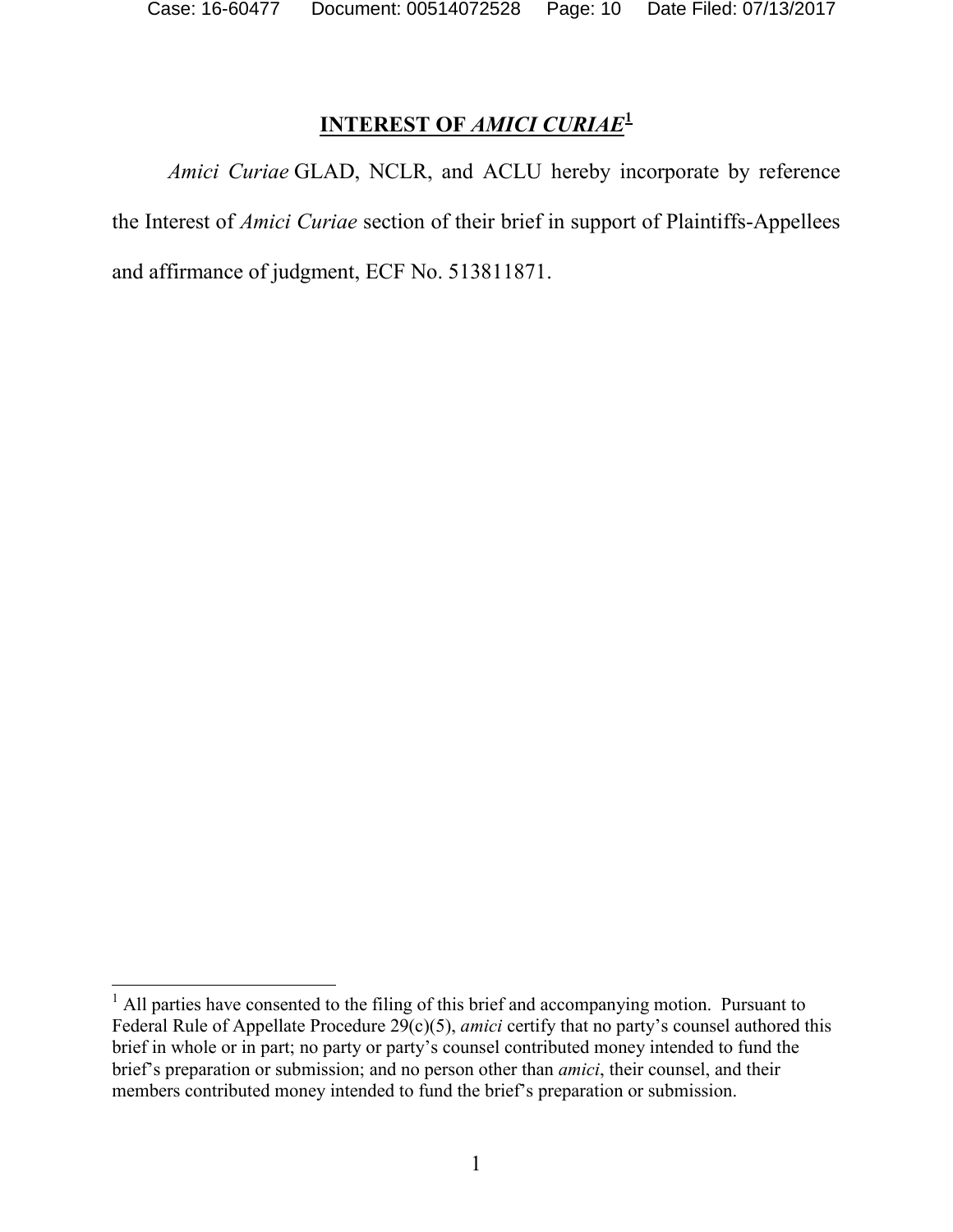#### **INTRODUCTION**

For the reasons discussed in the petition for rehearing *en banc*, this case presents questions of exceptional importance deserving *en banc* review. Indeed, the full Court should consider whether individuals who suffer dignitary and emotional harms because of HB 1523, a statute that enshrines their unequal status into the law, may seek enjoinment of that statute where it runs afoul of clear Supreme Court precedent. *Barber v. Bryant*, 193 F. Supp. 3d 677, 708 (S.D. Miss. 2016) (finding that HB 1523 was intended to put LGBTQ citizens "back in their place" after the Supreme Court's decision in *Obergefell v. Hodges*, 135 S. Ct. 2584  $(2015)$ ).

But HB 1523 also imposes other immediate, concrete harms overlooked by the panel decision, which are themselves sufficient to support standing and allow Plaintiffs to challenge HB 1523. In a break from a long line of cases in this and other circuits, the panel failed to address the fact that direct, immediate impairment of contracts and access to courts are injuries-in-fact sufficient to confer Article III standing. *En banc* review is thus warranted to avoid anomalous development in the law of standing.

Because of the exceptional importance of the issues, and the need for uniformity in the Court's decisions, the Court should grant rehearing *en banc*.

2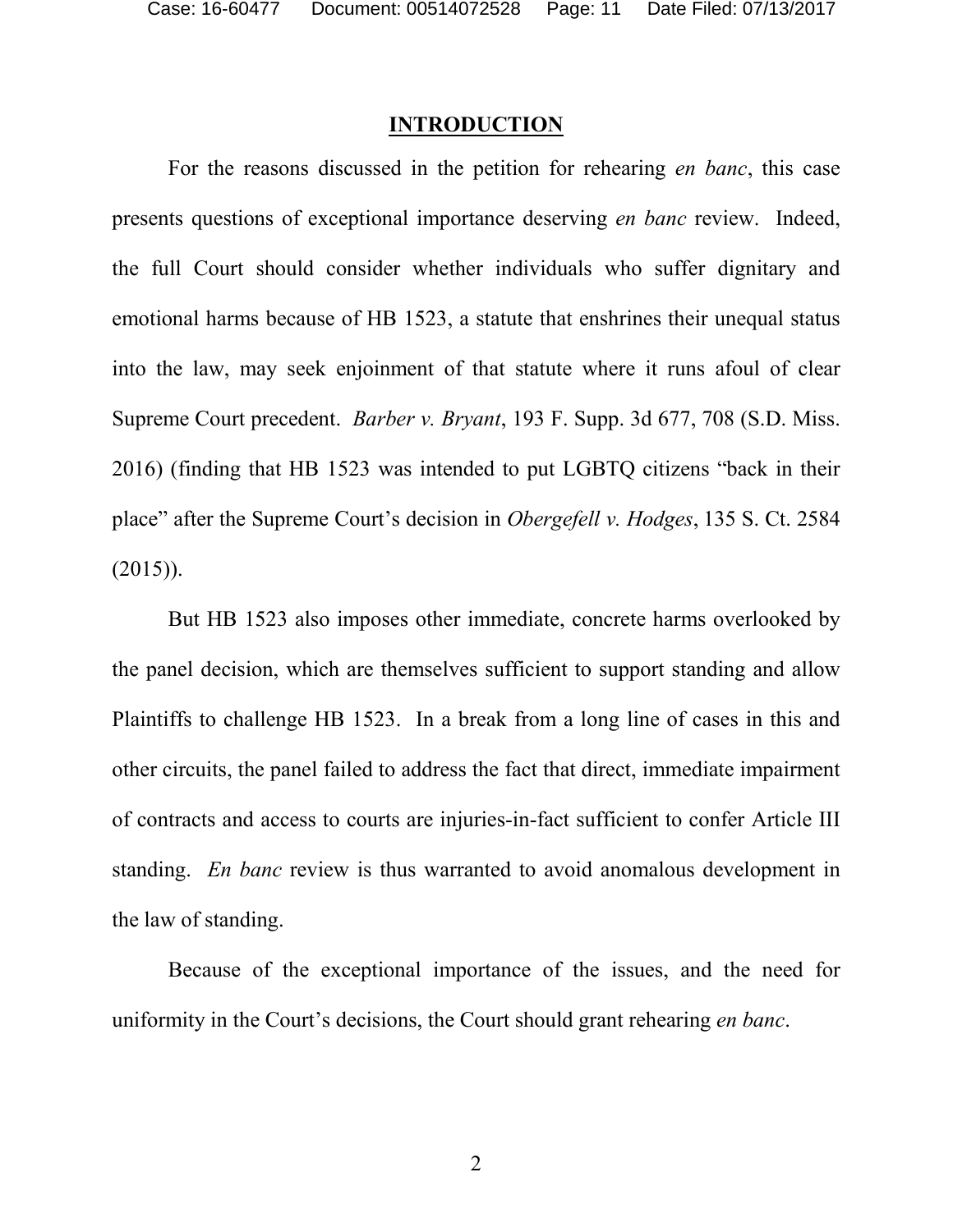#### **I. HB 1523's Immediate Impairment of Contractual Rights Is Sufficient To Support Standing**

In focusing exclusively on the dignitary and emotional harms imposed by HB 1523, the panel decision neglected to consider the traditional property and legal rights the statute would impair.

To support standing, an injury-in-fact must be "concrete and particularized" and "actual or imminent, not conjectural or hypothetical." *Lujan v. Defenders of Wildlife*, 504 U.S. 555, 560 (1991). As Plaintiffs observe, HB 1523 "give[s] people who subscribe to the beliefs and convictions endorsed in Section 2 the right to . . . raise violations of the bill as a defense in any judicial or administrative proceeding." ROA.16-60477.29. This defense may be raised "without regard to whether the proceeding is brought by or in the name of the state government, any private person or any other party." HB 1523  $\S$  5(1). As a result, HB 1523 directly limits the rights of Mississippians who contract with parties that hold a Section 2 belief, by effectively permitting protected parties to breach or rescind contractual provisions with impunity so long as the party defends the action based on a Section 2 belief. In other words, HB 1523 purports to render contracts *per se* unenforceable in the face an "assert[ed]" Section 2 belief.<sup>2</sup>

 $2 A$  "violation<sup>[]</sup> of the bill" sufficient to establish the Section 5 defense would include whenever a Mississippi court "discrimin[ates]" against a defendant by awarding damages in a breach-ofcontract case in the face of the defendants' "assert[ion]" that the breach was in connection with a Section 2 belief. *See* HB 1523 §§ 4(e), 5(1), 9(2)(b).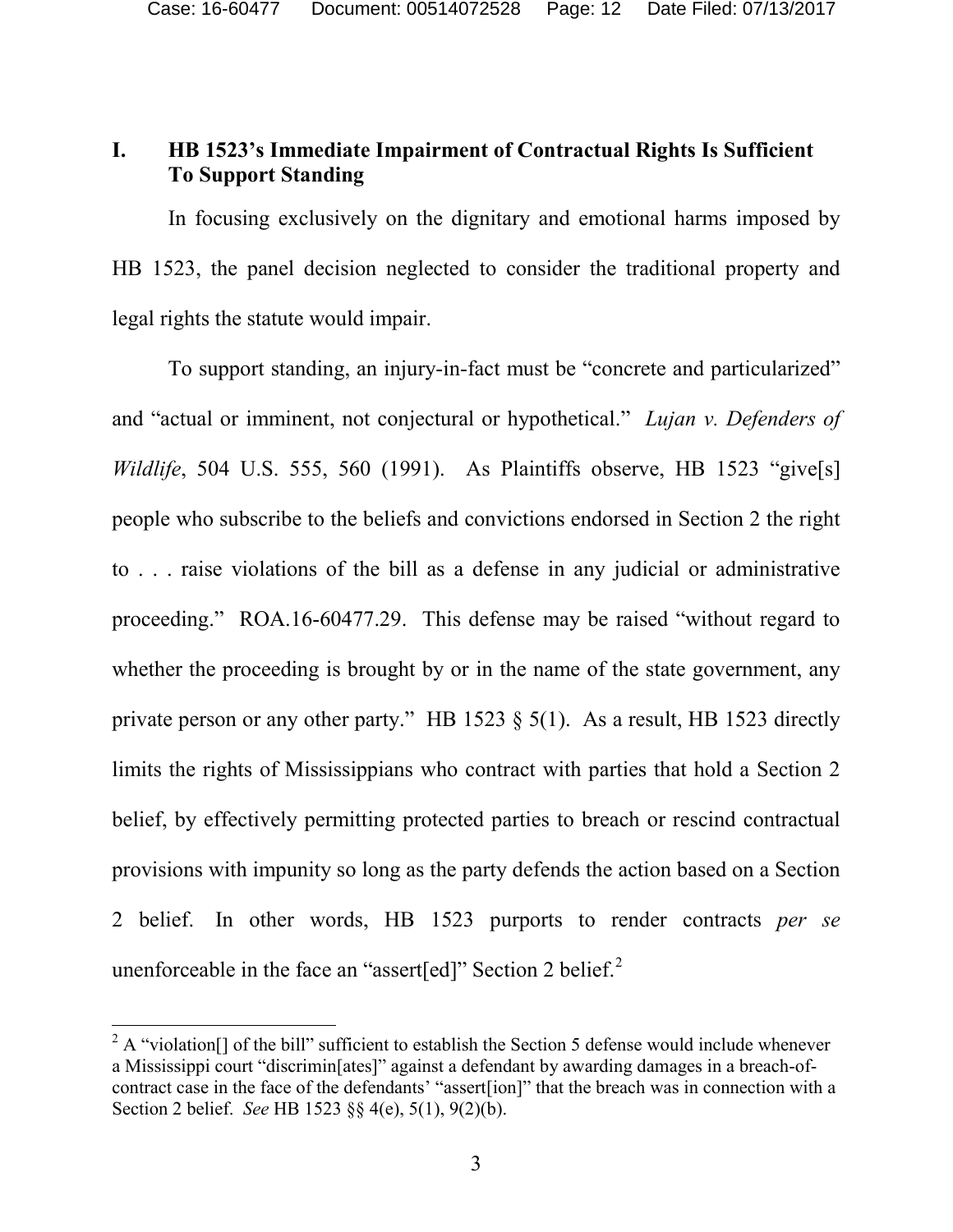It is axiomatic that contractual rights are legally protected interests, and this this Court has long held that the invasion of a contractual right is sufficient to support Article III standing. *See Servicios Azucareros De Venezuela, C.A. v. John Deere Thibodeaux, Inc.*, 702 F.3d 794, 800 (5th Cir. 2012) ("Injuries to rights recognized at common law—property, contracts, and torts—have always been sufficient for [Article III] standing purposes"). Indeed, the right to enforce contractual obligations is so fundamental that the U.S. Constitution expressly prohibits states from interfering with those rights. *See* U.S. Const. art. I § 10 (setting forth that "No State shall . . . pass any . . . Law impairing the Obligation of Contracts . . .").

Where a party alleges that legislation impairs contractual rights, courts in this and other circuits have consistently held a party has Article III standing to challenge the legislation as unconstitutional. *Ass'n of Pub. Agency Customers v. Bonneville Power Admin.*, 733 F.3d 939, 950–53 (9th Cir. 2013) (noting that, in prior case, "plaintiffs [] established 'injury in fact' when the alleged unlawful [legislation] deprived them of rights they held under contract" (citing *Maricopa– Stanfield Irrigation and Drainage District v. United States*, 158 F.3d 428, 435 (9th Cir. 1998)); "Here, as in . . . *Maricopa–Stanfield*, [plaintiff] has an interest in receiving whatever it is guaranteed under its contracts . . . By alleging that the [legislation] will directly affect the rates it is charged, resulting in economic harm,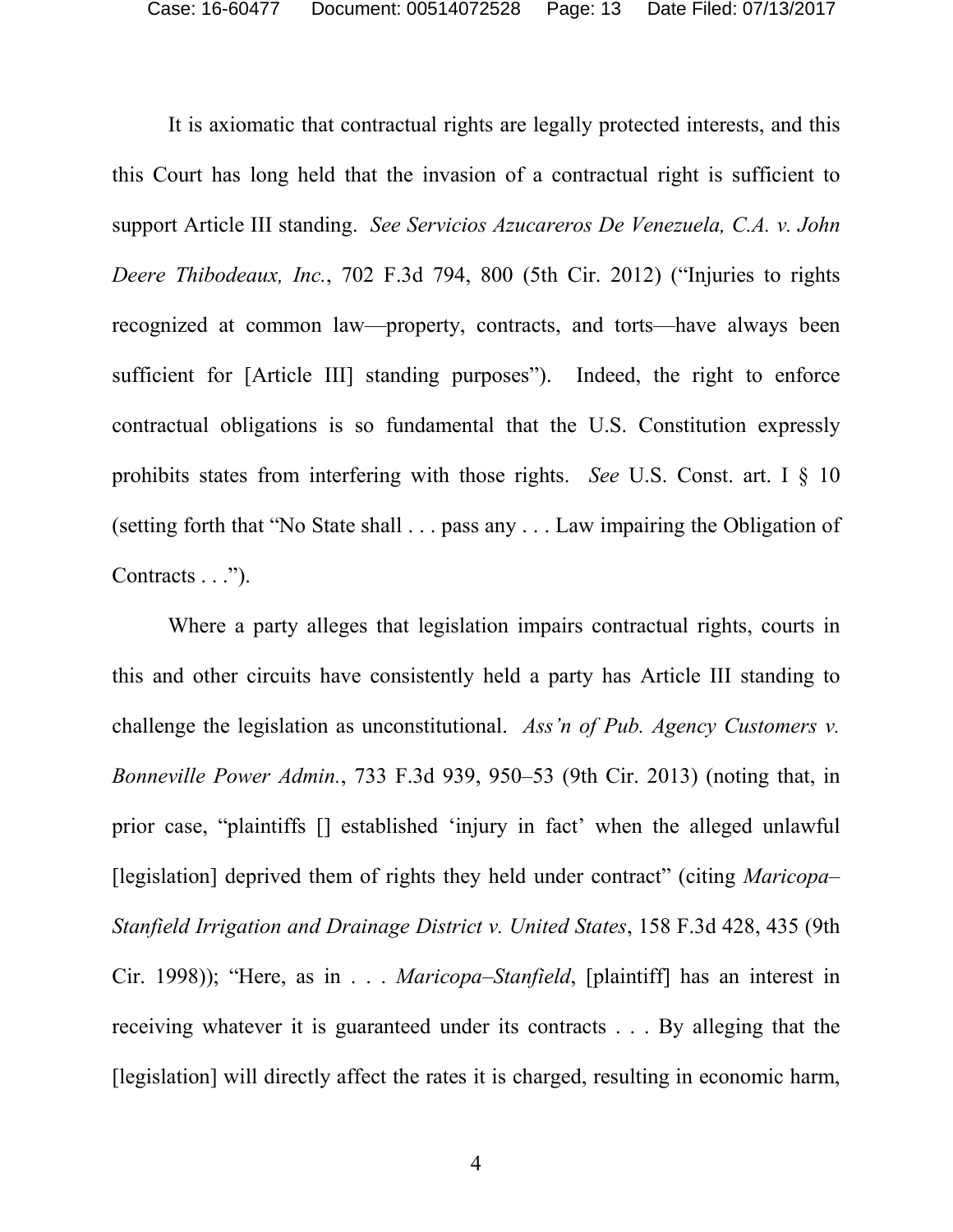[plaintiff] has sufficiently established an invasion of a legally protected interest."); *Western Nat'l Mut. Ins. v. Lennes (In re Workers' Compensation Refund)*, 46 F.3d 813, 822 (8th Cir. 1995) (finding standing to challenge cost-shifting legislation that would "probably" reduce payments to which plaintiffs were entitled under existing contracts); *Benefit Recovery, Inc. v. Wooley*, CIVIL ACTION No. 03-652-D-M3, 2004 U.S. Dist. LEXIS 30877, at \*6–7 (M.D. La. Apr. 15, 2004) (finding plaintiff "clearly has standing in the ordinary sense under *Lujan*" where state insurance commissioner's directive "will limit the amount of money recoverable by" plaintiff under existing contracts). And the Supreme Court has made clear that a plaintiff "does not have to await the consummation of threatened injury to obtain preventive relief." *Babbitt v. United Farm Workers Nat'l Union*, 442 U.S. 289, 298 (1979) (citation omitted).

Plaintiffs have identified contractual rights impaired by HB 1523 sufficient to support standing here.<sup>3</sup> For example, the pleading alleges that Plaintiff Taylor is privately employed. ROA.16-60477.21. The impairment of Plaintiff Taylor's personal contractual rights is both concrete and particularized to Plaintiffs. *See Mich. Bldg. & Constr. Trades Council v. Snyder*, 846 F. Supp. 2d 766, 777 (E.D. Mich. 2012) ("Plaintiffs allege . . . that the Act substantially impairs their rights

 $3$  "The existence of standing turns on the facts as they existed at the time the plaintiff filed the complaint." *Skaff v. Meridien N. Am. Beverly Hills*, 506 F.3d 832, 838 (9th Cir. 2007) (citing *Lujan*, 504 U.S. at 569 n.4).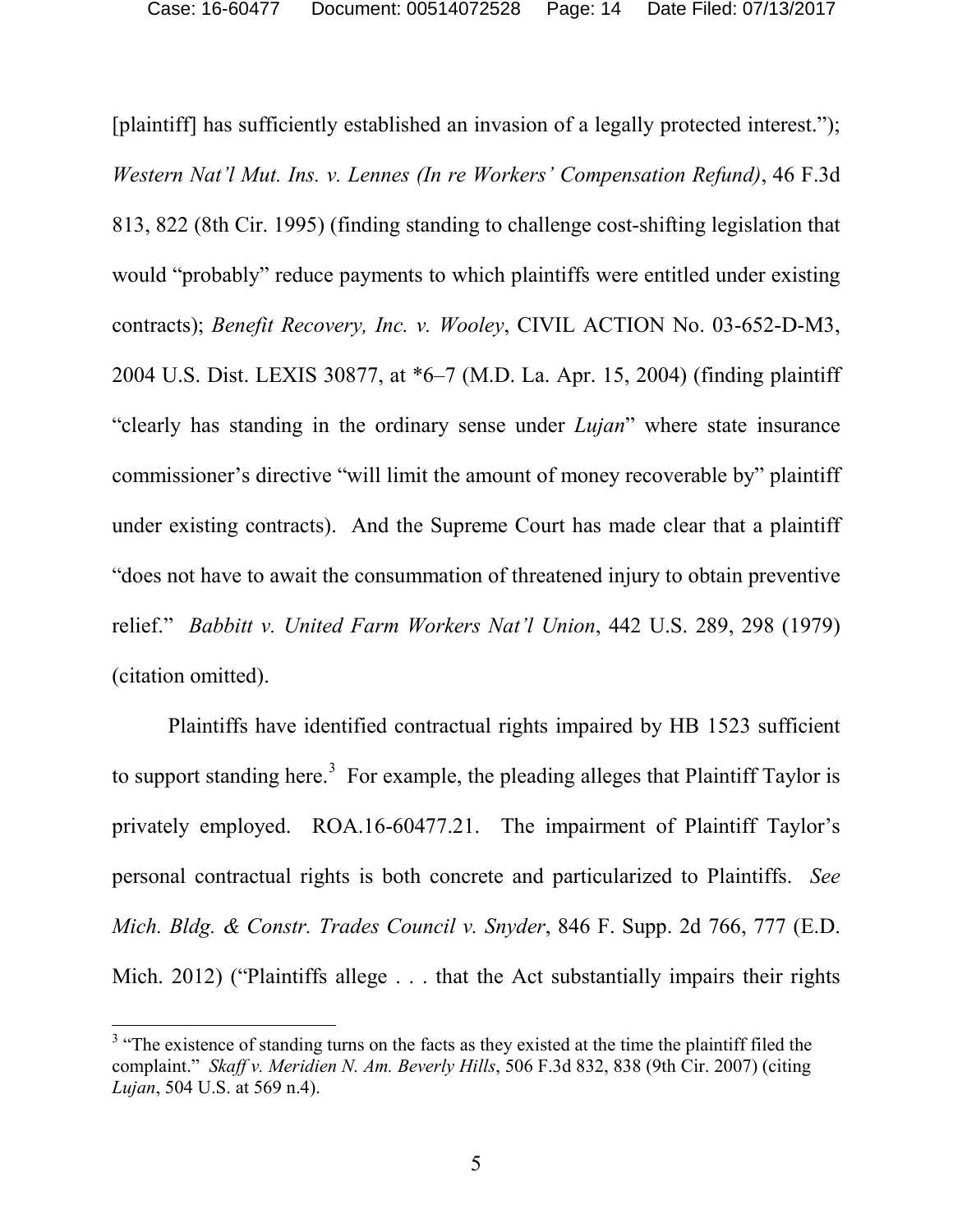under existing contracts. These are palpable legal injuries sufficient to confer standing."); *see also Rumsfeld v. Forum for Academic & Institutional Rights, Inc.*, 547 U.S. 47, 52 n.2 (2006) ("the presence of one party with standing is sufficient to satisfy Article III's case-or-controversy requirement" for all plaintiffs). And because HB 1523 creates a blanket defense to "any judicial or administrative proceeding," and thus effectively impairs the rights of Mississippians (and those who contract with Mississippians) such as Plaintiffs to enforce their contracts in Mississippi courts in the face of an asserted Section 2 belief, it is clear that the impairment is actual.<sup>4</sup> Mich. Bldg., 846 F. Supp. 2d at 777; *Lake Forest Elem. v. Orleans Parish Sch. Bd.*, CIVIL ACTION NO: 16-2323 SECTION: "H"(4), 2016 U.S. Dist. LEXIS 71357, \*12–13 (E.D. La. June 1, 2016) ("[I]f the breaching party is able to assert the law at issue as a defense to a claim for damages, then the law has constitutionally impaired an obligation of the contract" (citing *E & E Hauling, Inc. v. Forest Preserve Dist.*, 613 F.2d 675, 680–81 (7th Cir. 1980)).

Plaintiffs have thus alleged an injury-in-fact sufficient to support Article III standing.

 $4$  To require Mississippians such as Plaintiff Taylor to, for example, wait until they are fired for their beliefs or conduct to bring an action for breach of their employment contracts—at which point the doors to the courthouse will be effectively closed to them by the express terms of HB 1523, *see infra* Section II—would be a Catch-22 of the most devastating proportions and would be contrary to established law. *See Babbitt*, 442 U.S. at 298.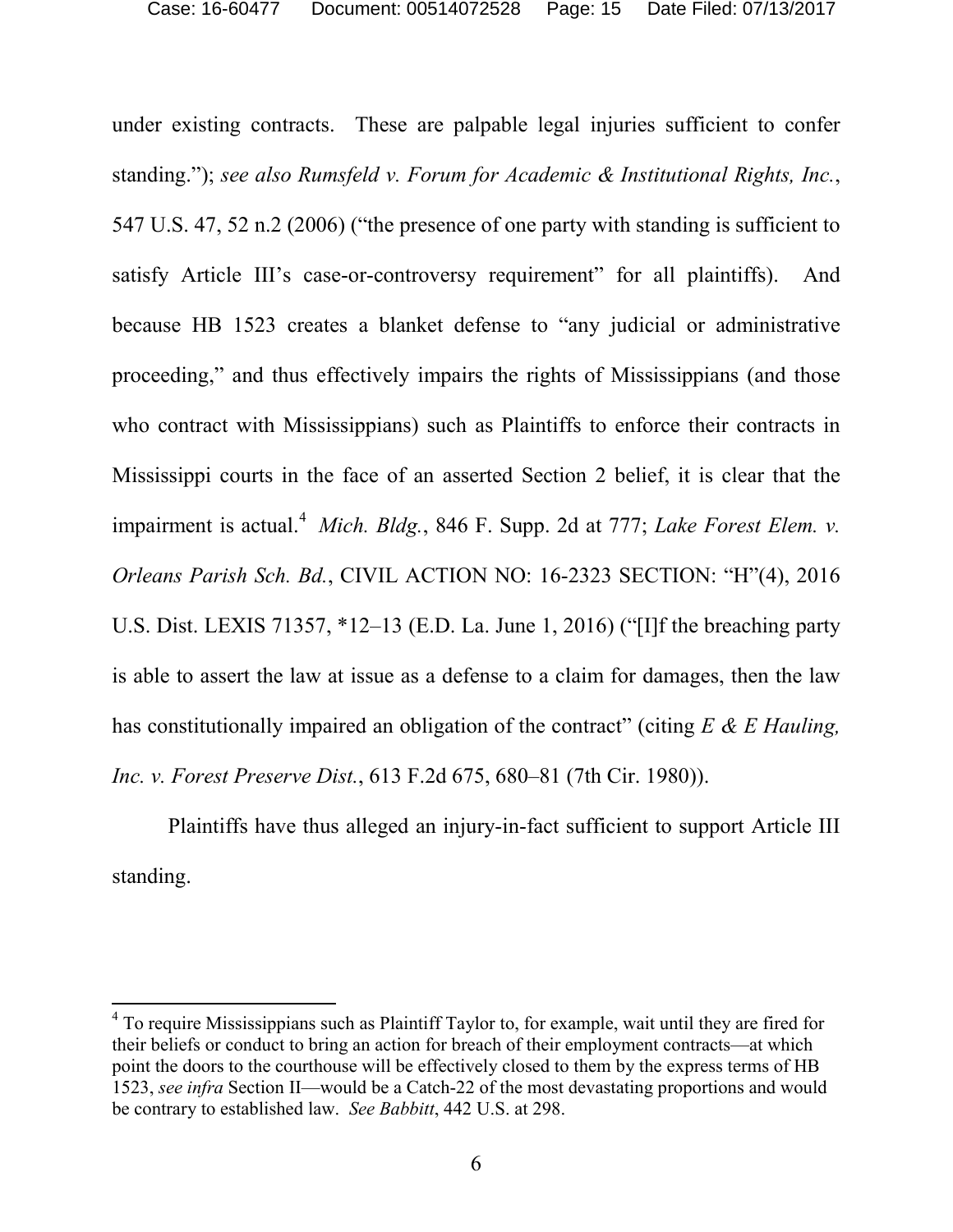### **II. HB 1523's Limitation on Plaintiffs' Access to the Courts to Vindicate Existing Rights Also Supports Standing**

Plaintiffs also have standing on the additional ground that the discriminatory impact of HB 1523 interferes with Plaintiffs' abilities to access the courts to vindicate rights otherwise protected by law. The panel decision applies the incorrect standard in weighing this potential harm. Under the Equal Protection clause of the Fourteenth Amendment, a party establishes injury-in-fact for the purposes of standing when a party is denied the opportunity to receive a benefit because of a discriminatory action. A party need not wait until he or she is actually denied the benefit to bring a claim. *Babbitt*, 442 U.S. at 298.

When considering standing for an Equal Protection claim, "the gravamen . . . is differential government treatment." *Moore v. Bryant*, 853 F.3d 245, 250 (5th Cir. 2017) (citing, *inter alia*, *Allen v. Wright*, 468 U.S. 737, 757 n.22 (1984)); *see also Peyote Way Church of God, Inc. v. Thornburgh*, 922 F.2d 1210, 1214 n.2 (5th Cir. 1991) ("[I]llegitimate unequal treatment is an injury unto itself . . . ." (citing *Heckler v. Mathews*, 465 U.S. 728, 739 (1984)). And the "loss of an opportunity to seek some particular order of relief" from the courts to which a party is otherwise entitled is a concrete harm sufficient to support standing on its own. *Christopher v. Harbury*, 536 U.S. 403, 414 (2002).<sup>5</sup>

 $5$  The Supreme Court has recognized the importance of the right of access to the courts in a number of Constitutional contexts. *See*, *e.g.*, *Chambers v. Baltimore & Ohio R. Co.*, 207 U.S. 142, 148 (1907) (Article IV Privileges and Immunities Clause); *Bill Johnson's Restaurants, Inc.*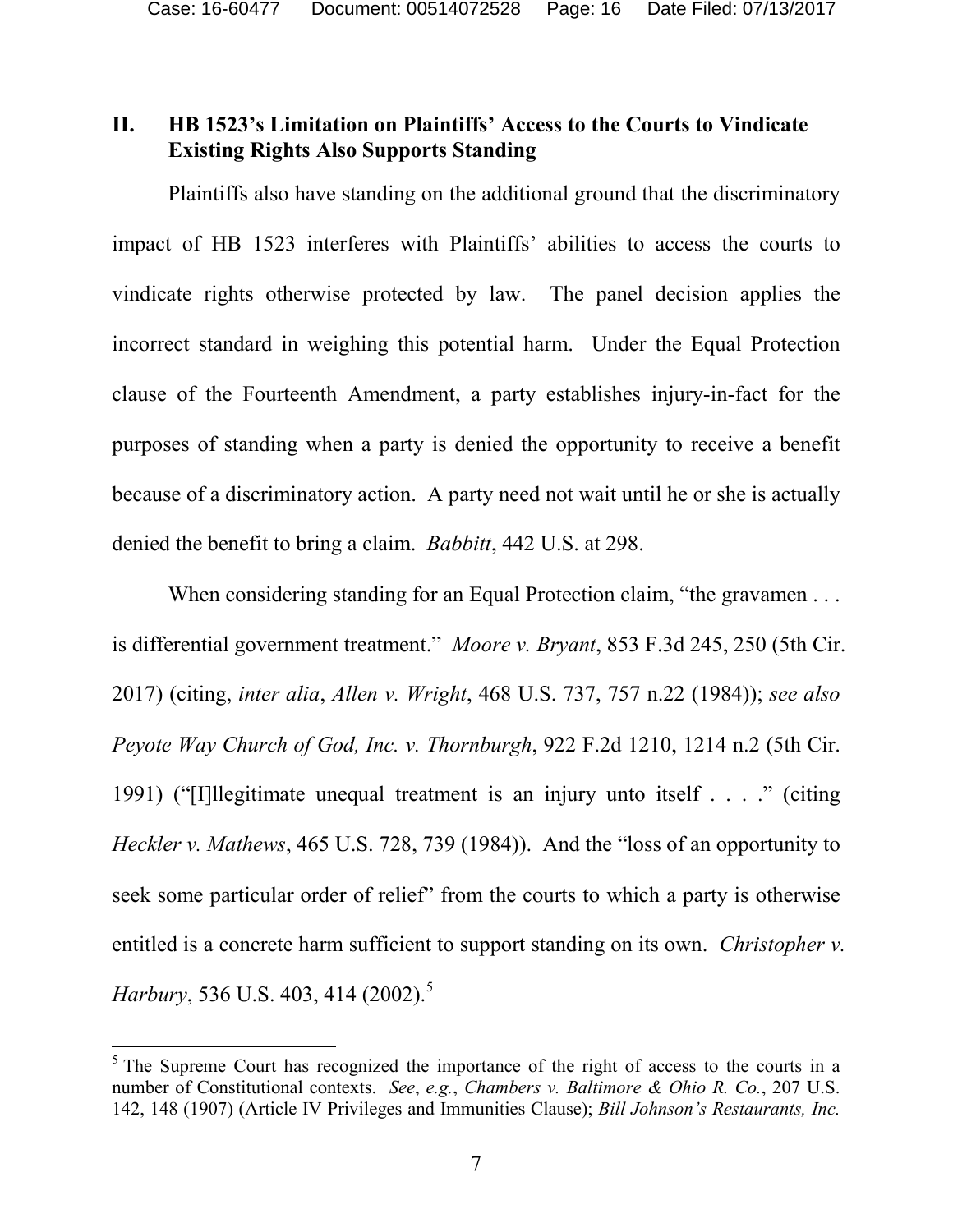Here, HB 1523 Section 5 discriminates against LGBT Mississippians<sup>6</sup> by denying them the constitutional right to petition the courts to enforce not only contracts, as discussed *supra*, but also ordinances, policies, and other measures designed to protect LGBT persons within Mississippi from discrimination. HB 1523 provides an absolute defense to judicial and administrative proceedings to those Mississippians who harbor Section 2 beliefs, but not to those who have different views, such as LGBT Mississippians.

Despite HB 1523's clear differential treatment of citizens holding the protected beliefs and those who do not, the panel decision incorrectly applied the reasoning of *Clapper v. Amnesty Int'l USA*, 568 U.S. 398 (2013) to conclude that Plaintiffs lacked standing under the Equal Protection clause. *Cf. Moore*, 853 F.3d at 250 ("[S]tanding often turns on the nature and source of the claim asserted." (quoting *Warth v. Seldin*, 422 U.S. 490, 500 (1975) (internal quotations omitted)). In fact, in *Clapper*, the respondents alleged standing based on a Second Circuit standard that conflicted with the Court's standing precedent. 568 U.S. at 408–11. There was no disparate or discriminatory harm alleged to invoke an Equal

*v. NLRB*, 461 U.S. 731, 741 (1983) (First Amendment Petition Clause); *Walters v. National Assn. of Radiation Survivors*, 473 U.S. 305, 335 (1985) (Fifth Amendment Due Process Clause); *Pennsylvania v. Finley*, 481 U.S. 551, 557 (1987) (Fourteenth Amendment Equal Protection Clause); *Wolff v. McDonnell*, 418 U.S. 539, 576 (1974) (Fourteenth Amendment Due Process Clause).

<sup>&</sup>lt;sup>6</sup> While this brief focuses on its impact on LGBT individuals, HB 1523 also directly harms single parents, and anyone else who has sexual relations outside of marriage. HB 1523 § 2(b).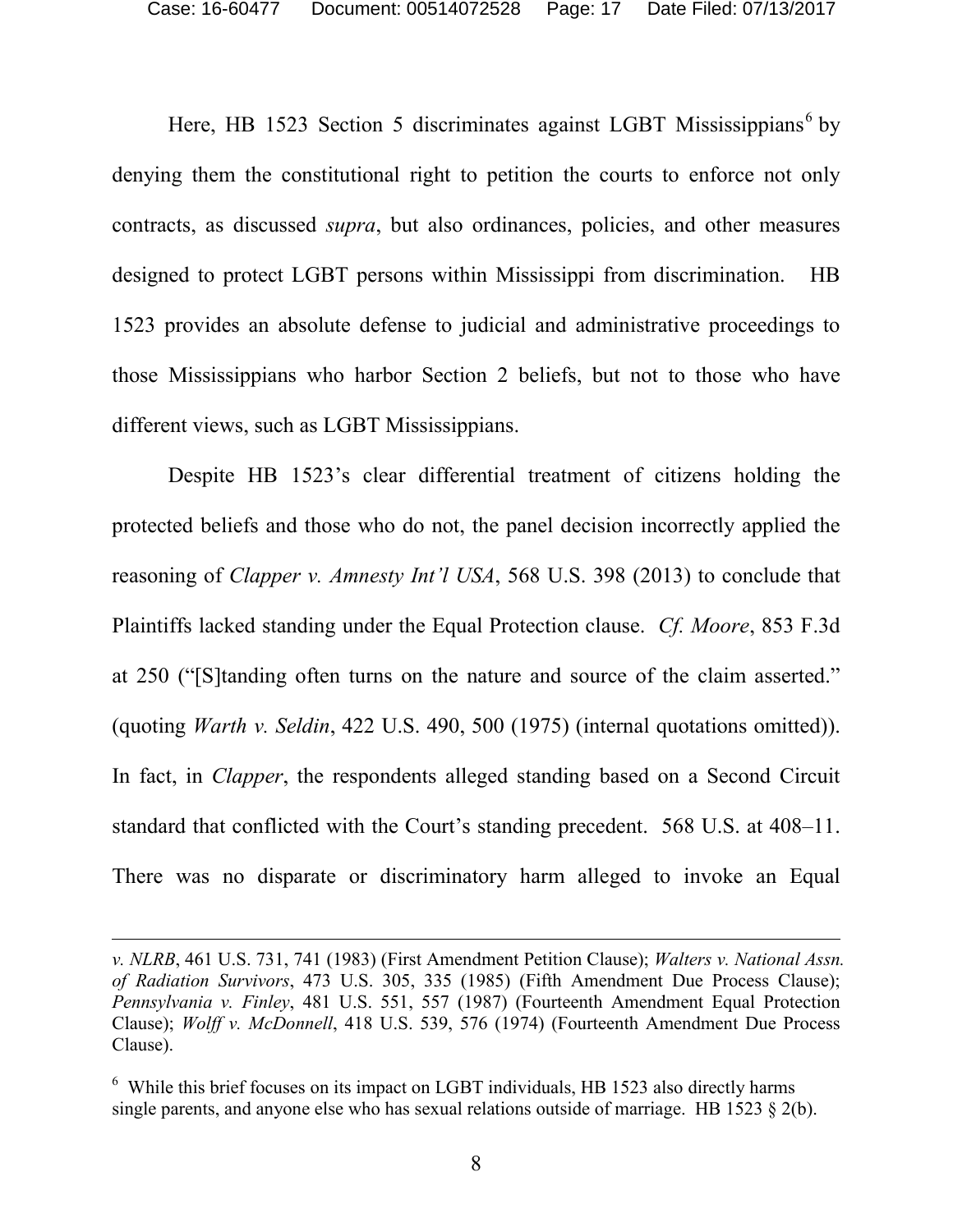Protection standing analysis. *Id.* This Court's decision in *Public Citizen, Inc. v. Bomer* is equally inapplicable. 274 F.3d 212 (5th Cir. 2001). In *Bomer*, the plaintiffs did not allege standing based on Equal Protection violations at all, but instead asserted standing only under the Due Process Clause, which does not rest on disparate treatment. *Id.* at 214.

For Equal Protection purposes, "the 'injury in fact' . . . is the denial of *equal treatment* resulting from the imposition of the barrier, not the ultimate inability to obtain the benefit." *Ne. Fla. Chapter of the Associated Gen. Contractors of Am. v. City of Jacksonville*, 508 U.S. 656, 666 (1993) (emphasis added). The party challenging the barrier "need not allege that he would have obtained the benefit but for the barrier in order to establish standing." *Id.* To establish standing, Plaintiffs need only show that they are ready to receive the benefit "and that a discriminatory policy prevents [them] from doing so on an equal basis." *Id.*

This Court's recent decision in *Moore* clarifies the factors required to establish harm under the Equal Protection clause. 853 F.3d at 250. In *Moore*, this Court ruled that exposure to a discriminatory message alone is not sufficient to establish standing; a plaintiff must allege unequal *treatment*. *Id.* at 249–50. Unlike the plaintiff in *Moore*, however, Plaintiffs here allege that HB 1523 results in unequal treatment with respect to enforcement of tangible rights. *Id.* at 250–51. Throughout the pleadings, Plaintiffs have alleged HB 1523's discriminatory impact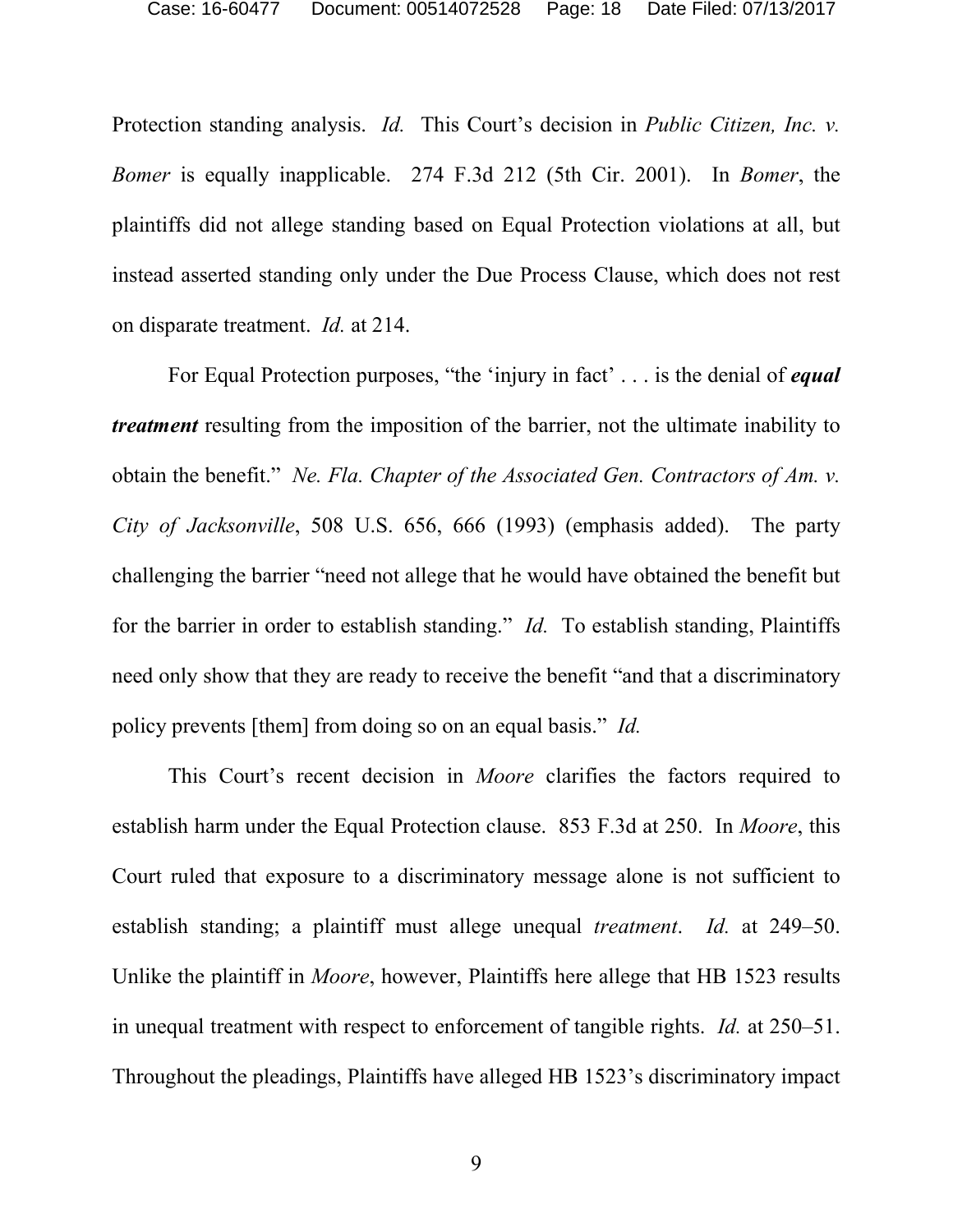and described the barriers it establishes to enforcing existing rights against those who assert Section 2 beliefs. *See*, *e.g.*, ROA.16-60477.29; ROA.16-60478.14–15, 37–38, 42–49.

Non-discrimination ordinances and policies of state institutions, for example, confer tangible rights that HB 1523 prevents Plaintiffs from enforcing. The City of Jackson affirmatively protects by ordinance residents and visitors from discrimination based on sexual orientation and gender identity. ROA.16- 60477.254–55 (Jackson Mun. Code § 86-226 (the "Ordinance")). The Ordinance empowers the City of Jackson to hear discrimination complaints and issue penalties and equitable relief. *Id.* § 86-230. Plaintiff Day, as described in the Complaint, ROA.16-60477.20, is a transgender woman, whom the Ordinance was passed to protect from discrimination. But HB 1523 Sections 2(c), 4(e) and 5 erect a barrier to her enforcement of the Ordinance in the face of an asserted defense that her transgender status conflicts with the defendant's Section 2 beliefs or convictions. That disparate impact on the opportunity to assert a right constitutes an injury-in-fact. *Ne. Fla.*, 508 U.S. at 666 ("[T]he 'injury in fact' . . . is the denial of *equal treatment* resulting from the imposition of the barrier." (emphasis added)).

Moreover, students and employees of universities in Mississippi, as Plaintiff Glisson is alleged to be, ROA.16-60477.21, likewise enjoy protections under institutional antidiscrimination policies. *See* ROA.16-60477.258–62 (Univ. of S.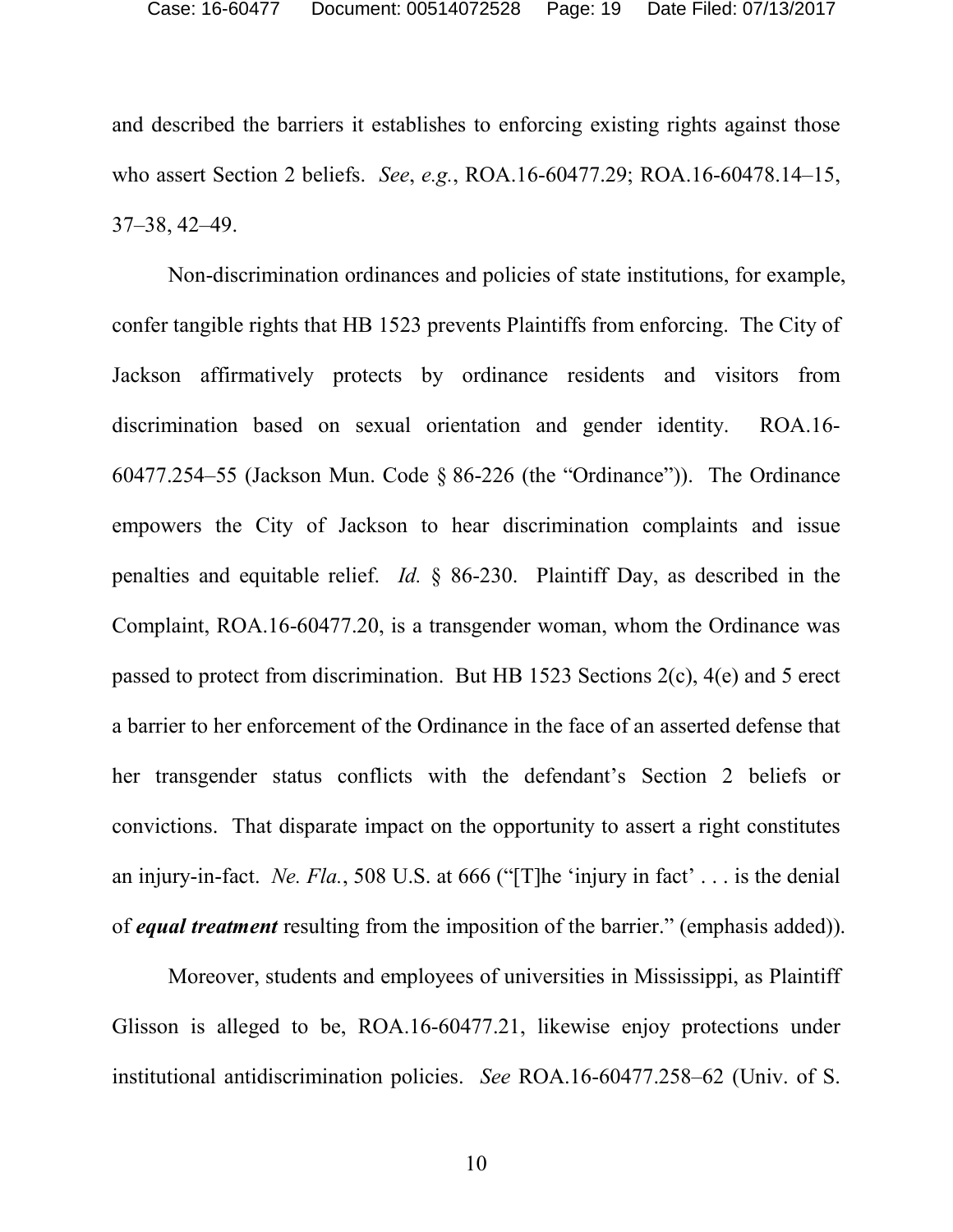Miss. Antidiscrimination Policy); *see also* Univ. of Miss., *Non-Discrimination and Complaint Procedure* (2016), https://law.olemiss.edu/assets/10848182\_active\_ 20140604.pdf (setting forth procedures for individuals to "seek relief" against discrimination based on sexual orientation, or gender identity or expression). Similarly, healthcare institutions, including state-run hospitals, maintain institutional policies against discrimination on the basis of sexual orientation or gender identity or expression and provide mechanisms for addressing grievances, of which all individual Plaintiffs may take advantage. *See*, *e.g.*, Miss. State Hosp., *Notice of Nondiscrimination*, http://www.msh.state.ms.us/ Notice of Nondiscrimination.pdf. But HB 1523 impairs the Plaintiffs' rights to enforce all such antidiscrimination measures in the courts and administrative forums by providing defendants with an absolute defense by asserting Section 2 beliefs.

In sum, the imposition of barriers to enforcing these antidiscrimination measures impairs the right of access to the courts, which establishes an injury-infact under the Equal Protection clause that is sufficient to confer Article III standing on Plaintiffs. *See Ne. Fla.*, 508 U.S. at 666.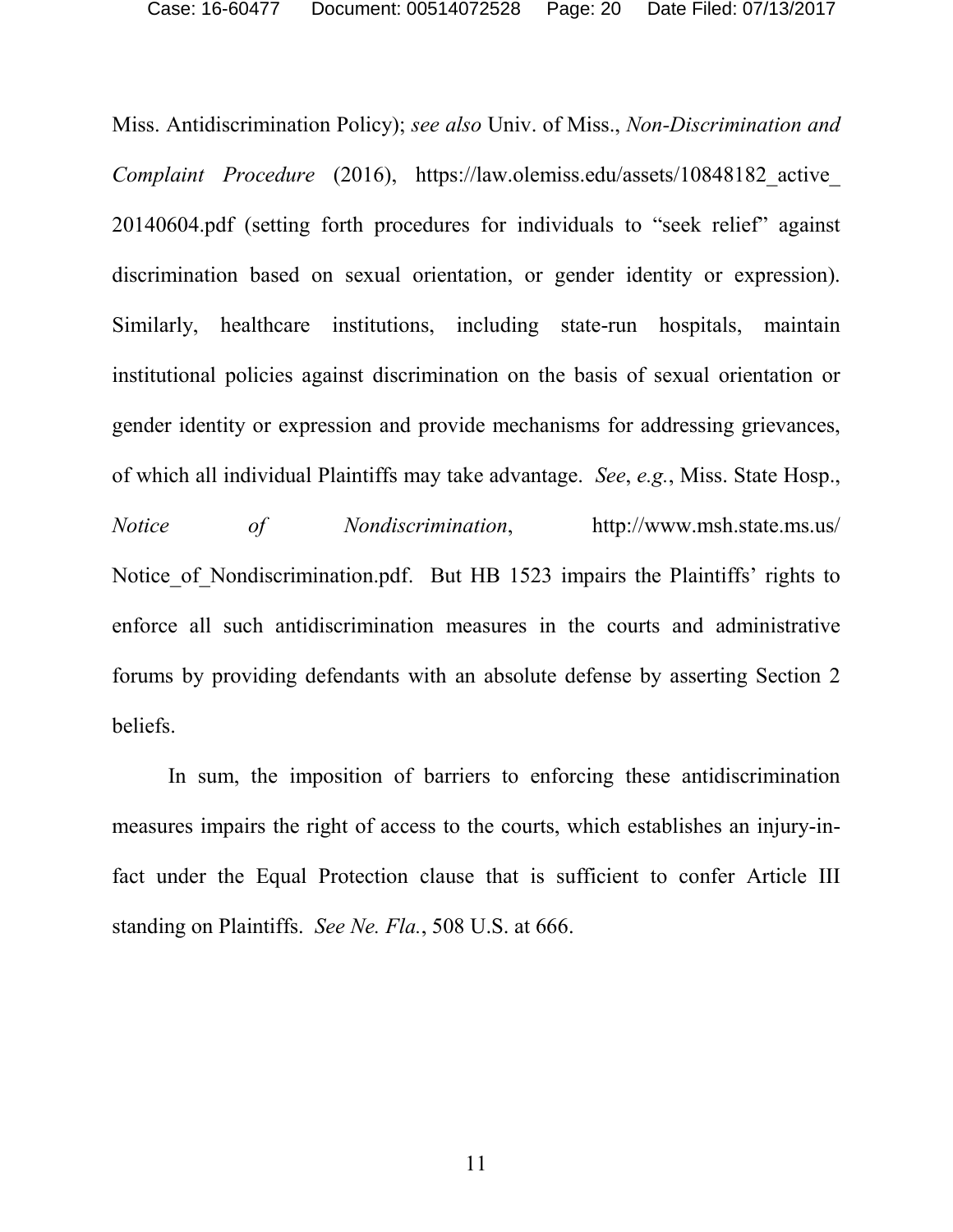### **CONCLUSION**

For all the reasons discussed above, *Amici* respectfully submit that this Court should grant the petitions for rehearing *en banc* and affirm the judgment below.

Dated: July 13, 2017 Respectfully submitted,

*/s/ Andrew J. O'Connor* 

KIM B. NEMIROW ROPES & GRAY LLP 191 NORTH WACKER DRIVE, 32ND FLOOR CHICAGO, IL 60606

ANDREW J. O'CONNOR ROPES & GRAY LLP 800 Boylston Street Boston, MA 02199 (617) 951-7000

*Counsel for Amici Curiae GLAD, NCLR, & ACLU*

MARY L. BONAUTO\* GLBTQ LEGAL ADVOCATES & **DEFENDERS** 30 Winter Street, Suite 800 Boston, MA 02108 (617) 426-1350

*Counsel for Amicus Curiae GLBTQ Legal Advocates & Defenders*

*\*Admission Pending*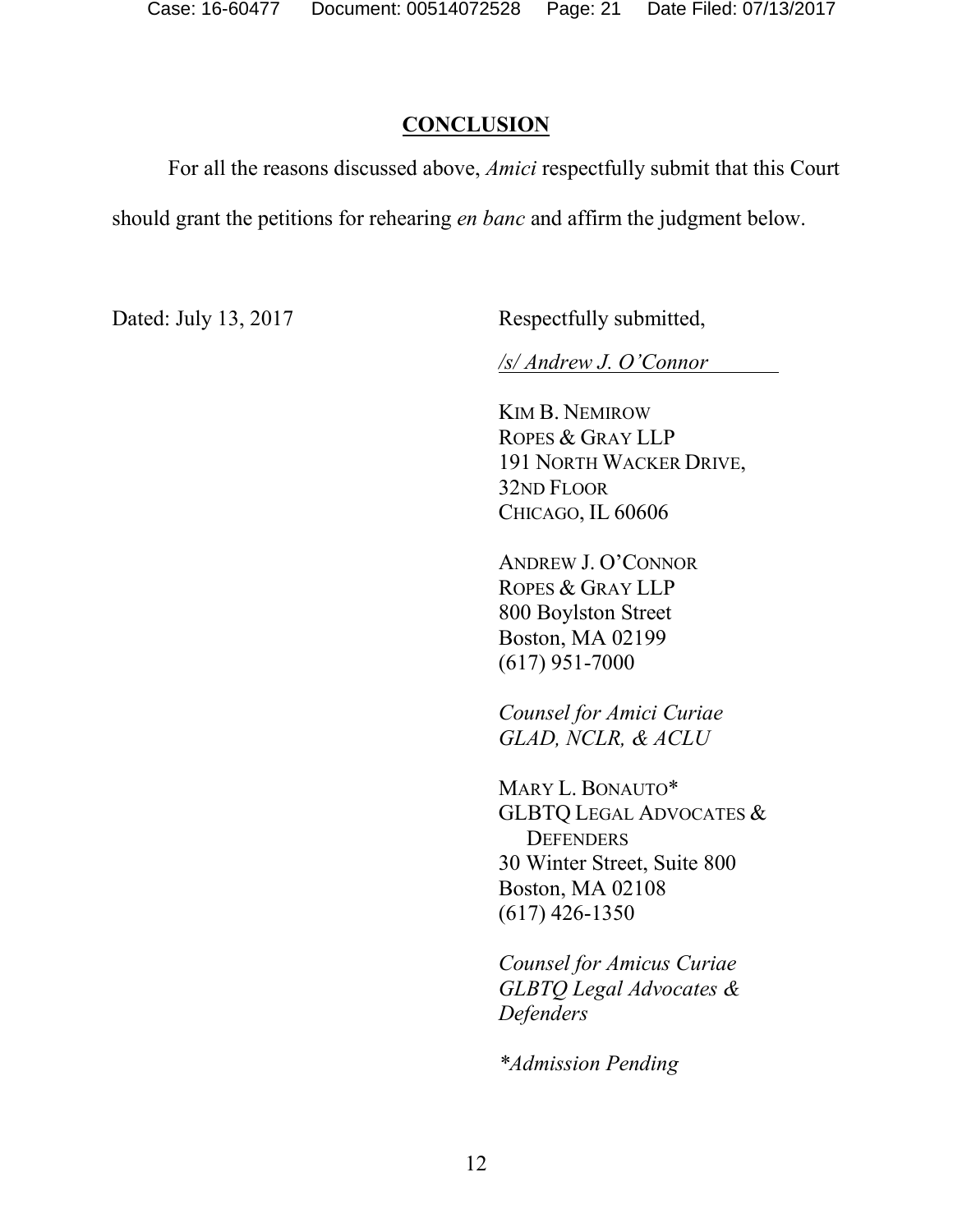## **CERTIFICATE OF SERVICE**

I hereby certify that on this 13th day of July, 2017, I electronically filed the foregoing with the Clerk of the Court for the United States Court of Appeals for the Fifth Circuit using the appellate CM/ECF system.

Counsel for all parties to the case are registered CM/ECF users and will be served by the appellate CM/ECF system.

Dated: July 13, 2017 */s/ Andrew J. O'Connor* 

ANDREW J. O'CONNOR Andrew.O'Connor@ropesgray.com ROPES & GRAY LLP 800 Boylston Street Boston, MA 02199 (617) 951-7000

*Counsel for Amici Curiae GLAD, NCLR, & ACLU*